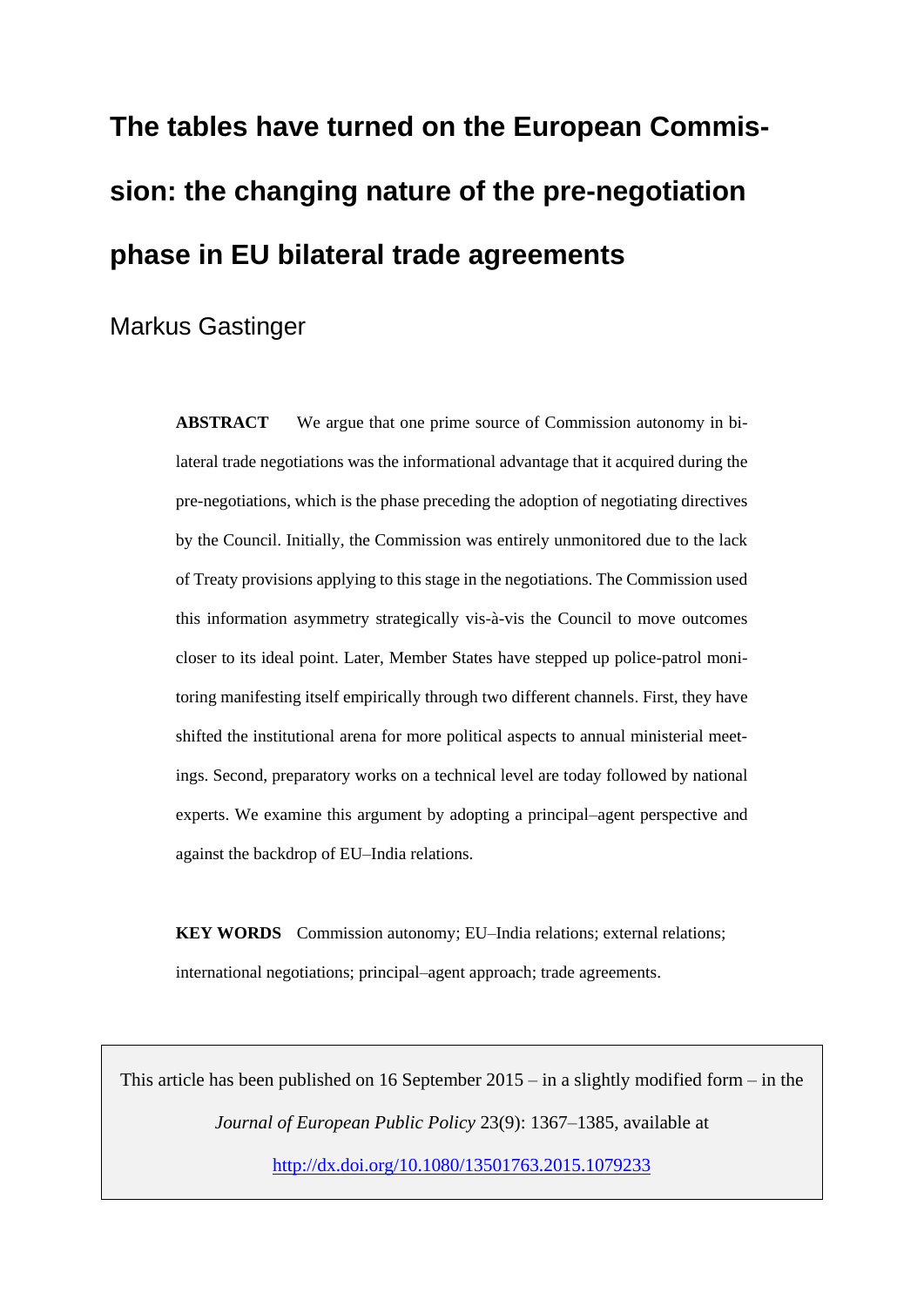# **INTRODUCTION**

Who shapes bilateral trade negotiations in the European Union (EU)? Is it the European Commission, which is charged by the Treaty to conduct them? Or the Council, which has the power to conclude them? While some scholars find a significant degree of Commission<sup>1</sup> autonomy (e.g. Conceição-Heldt 2011; Elgström and Larsén 2010; Elsig and Dupont 2012; Larsén 2007), others emphasise Member State control (e.g. Aggarwal and Fogarty 2004: 226–7; Damro 2007; Kerremans 2004; Meunier 2005). This paper lends support to the former camp for earlier negotiations, but shifts into the latter for more contemporary ones.

We argue that in bilateral trade negotiations asymmetric information was a prime source of Commission autonomy, which we define as the 'successful pursuit of a private agenda' (Tallberg 2000: 844). The Commission acquired exclusive information in the pre-negotiations, i.e. the phase preceding the official negotiations starting with the adoption of negotiating directives by the Council. As this stage in the negotiations is not covered by the Treaty, the Commission was initially entirely unmonitored by Member States. This gave the Commission a preview of third-party preferences—perhaps even a chance to shape them to some extent—which it could use strategically vis-à-vis the Council to move the negotiations closer to its 'ideal point', at which actors attain their most preferred policy outcome (Milner 1997: 33). Member States have later plugged this source of private Commission information through the introduction of new police patrols. First, Member States shifted the arena for more political aspects of the pre-negotiations to annual ministerial meetings. Here Member States are represented either in full or through the Council Presidency and can exert early control on where the third party expects to find room for negotiation. Second, on a more technical level negotiations are today prepared by experts sitting on the '133 Committee'<sup>2</sup> or the joint bodies set up through previous bilateral agreements. Member States initially opposed delegating more powers to these joint bodies but in the 1990s began to use them for their own ends. These two changes have turned around the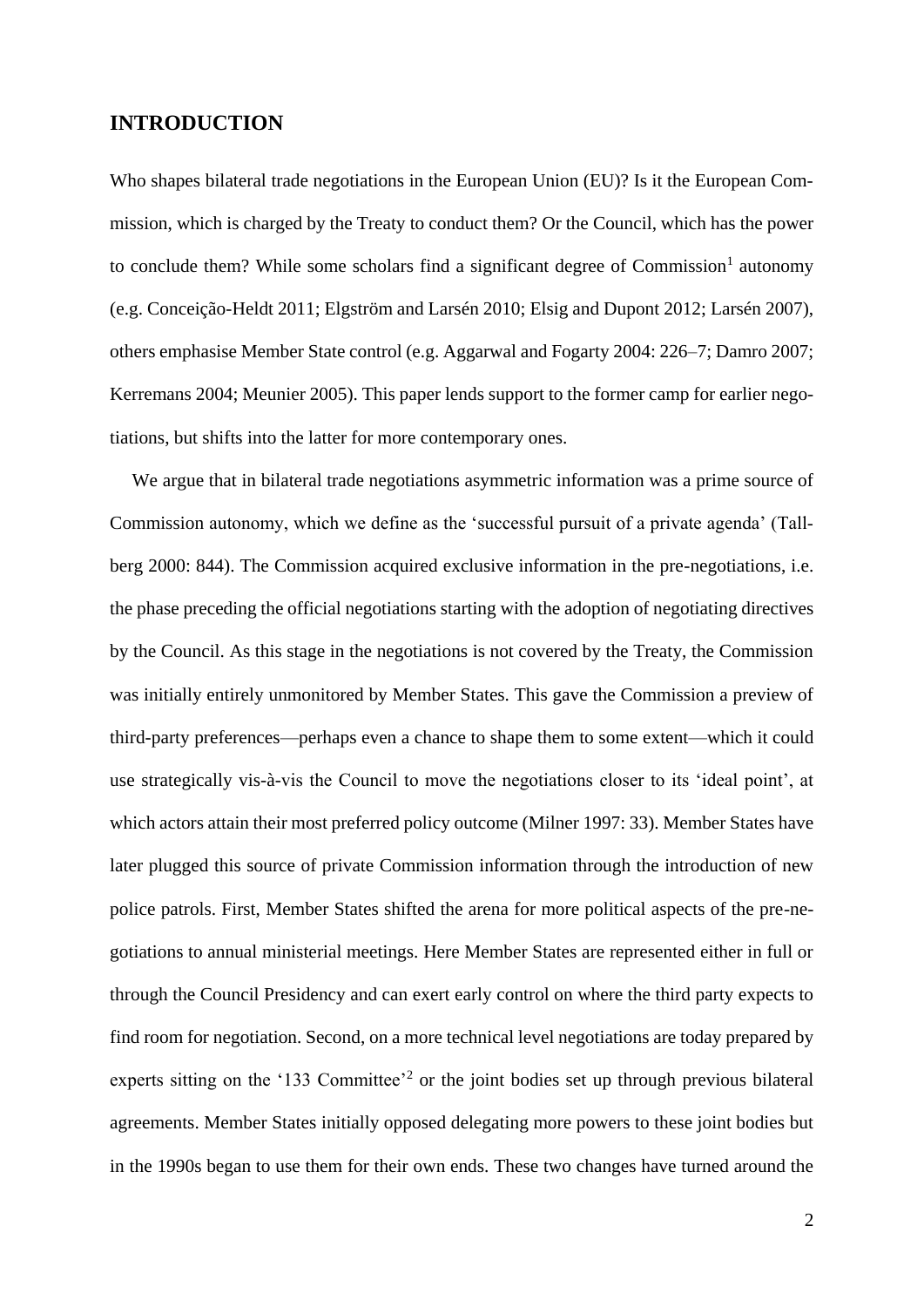nature of the pre-negotiations from near-complete Commission autonomy to tight Council control.

This paper makes a threefold contribution to the extant literature. First, despite numerous studies applying the principal–agent (PA) framework to the EU (e.g. Dür and Elsig 2011; Franchino 2004; Kassim and Menon 2003; Pollack 2003) and bilateral negotiations (e.g. Dür 2007; Elgström and Larsén 2010; Elsig and Dupont 2012; Kostanyan and Orbie 2013), these contributions focus entirely on the official part of the negotiations. This leaves a significant gap in the literature concerning the effect of preceding stages on Commission autonomy. Second, most contributions fail to capture important longer-term dynamics (for an exception, see De Bièvre and Dür 2005). Empirically, this paper makes a contribution by studying the mechanisms of international trade negotiations beyond the better studied 133 Committee (e.g. Johnson 1998; Kerremans 2004; Meunier 2000; Nicolaïdis and Meunier 2002; Niemann 2004). Although other Council bodies have started moving into the focus of scholarly attention (e.g. Conceição 2010 on the Special Committee on Agriculture; or Larsén 2007 for the Southern Africa Working Group), joint bodies set up through previous agreements are so far entirely absent.

The data for this paper were gathered through two very diverse channels. The first two bilateral trade agreements (BTAs) fall outside the EU's thirty-year rule and can draw from extensive documentation in the Historical Archives of the European Commission (HAEC) and the Archives of the Council of the European Union (ACEU), both based in Brussels. These sources constitute minutes and progress reports drafted by Commission and Council officials for internal use, e.g. in connection with meetings of the 133 Committee or comparable configurations. Generally, we found the Commission sources more useful as they reported more transparently on individual Member State positions (to brief hierarchical superiors such as the director-general or Commissioner). Moreover, we had access to all draft agreements submitted by either India or the EU allowing us to process trace individual aspects of the negotiations (George and Bennett 2005). Our paper thus presents the first comprehensive PA analysis of bilateral EU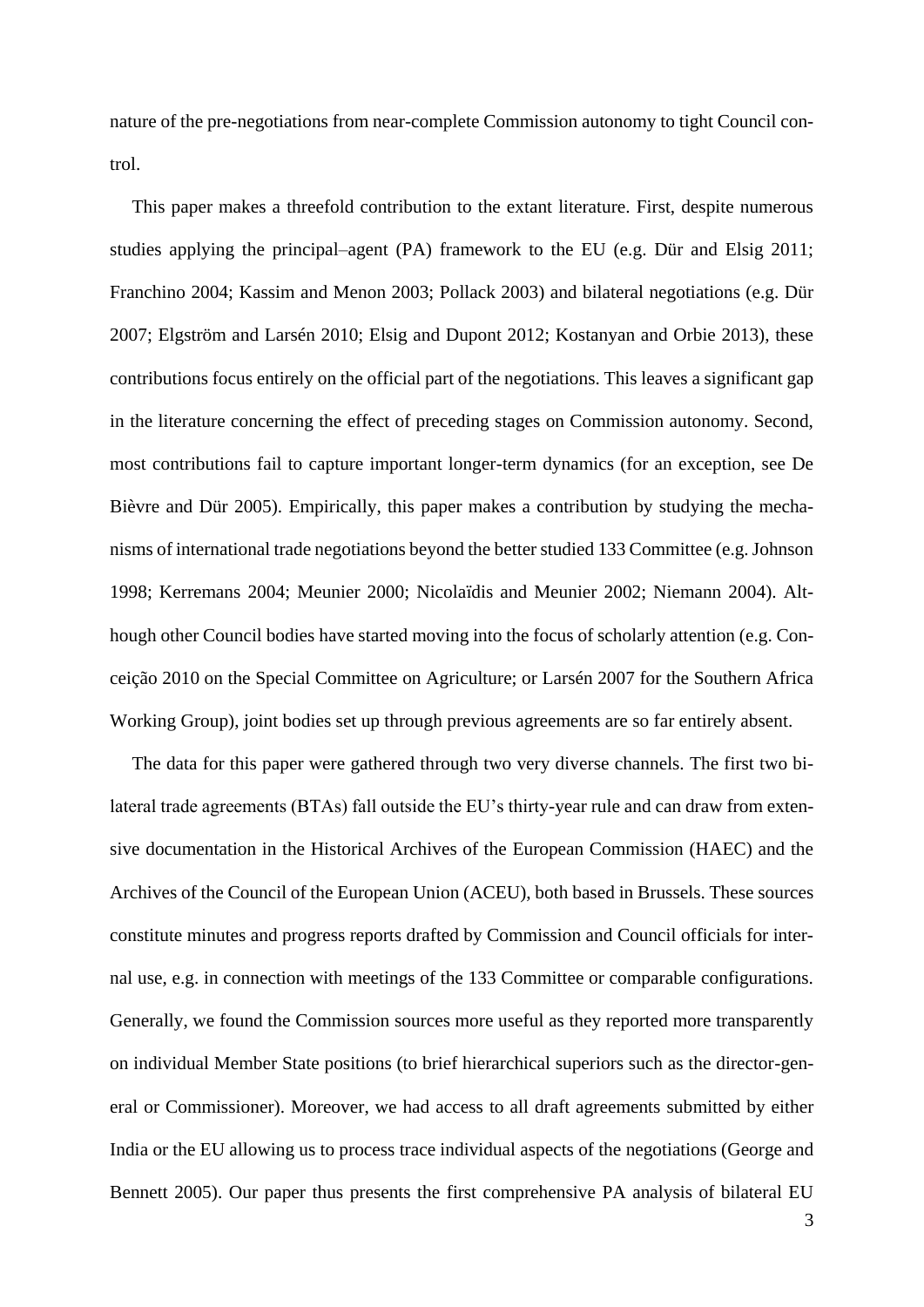trade policy-making based on archival data.<sup>3</sup> For the latter two agreements we rely on information derived from specialized news agencies, public documents and a document access request filed with the Commission.

The remainder of this paper is structured as follows: the next section presents the theoretical framework of our argument. The third section examines and expounds it against the backdrop of four bilateral trade negotiations with India from the early 1970s until 2007. Finally, we briefly discuss implications of our findings in the fourth section.

# **KEEPING THE COMMISSION ON A SHORT(ER) LEASH**

Agents hold various sources of autonomy (e.g. formal and informal agenda setting, exploiting preference heterogeneity among principals, or cultivating relations with societal stakeholders). But asymmetric information is certainly among the most important. As Pollack succinctly states, '[t]he importance in this context of information, and of asymmetrically distributed information in particular, can scarcely be overstated' (2003: 26). Kiewiet and McCubbins (1991: 25) also note that situations where agents acquire private information pervade public policy-making. Thinking in more causal terms, Zimmermann (2004: 75) identifies private information as the 'core factor' for Commission autonomy in trade negotiations due to the loss of Member States' ability to follow minute details. Nicolaïdis (1999: 91) argues that the Commission knows preferences of each Member State better than states individually, which opens up scope for autonomous action. Conceição-Heldt (2011: 413) identifies another causal mechanism in the Commission's ability to control, at least to some extent, how much and which information the Council obtains. Finally, Elsig and Dupont (2012: 504) and Ripoll Servent (2014) point at the agent's ability to 'collude' with the third party. We agree that forming a strategic interaction with the EU's negotiating partner can be a powerful source of Commission autonomy.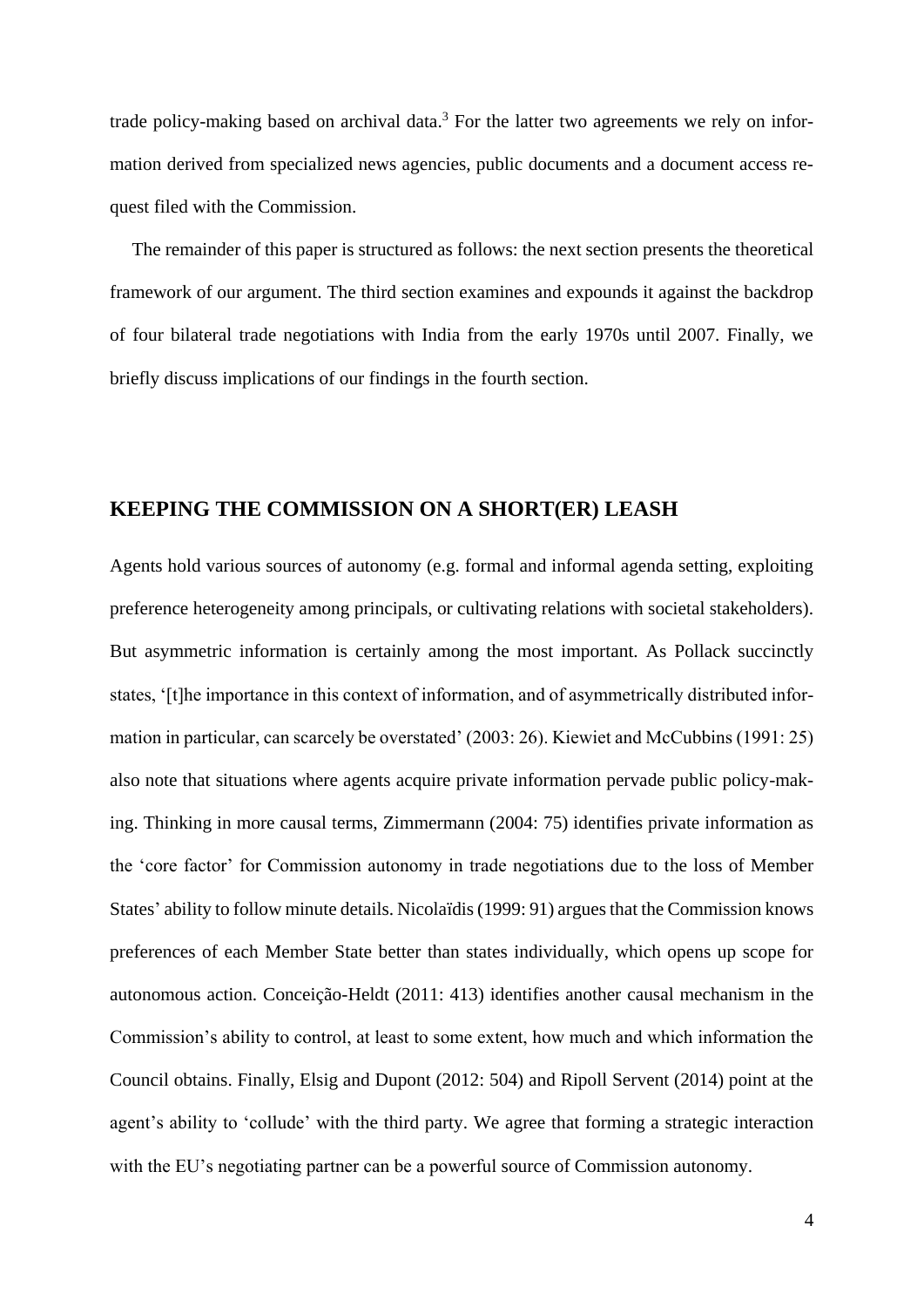Any discussion of agent autonomy is incomplete without regard to principal control. Principals introduce elements of control in the delegation design to overcome delegation losses. But all checks on erroneous agent behaviour come at a cost. First, principals face opportunity costs as control mechanisms in one policy field means forgoing their establishment in others, provided the overall resources available are inelastic at least in the short-term (McCubbins *et al.* 1987: 247). Moreover, principals' sanctions are only roughly comparable to 'sanctions' available to agents. Both can negatively influence career perspectives and thwart the other from realizing preferred policy outcomes. In the absence of more drastic mechanisms, monitoring 'should be intensive so that the limits to sanctions can be offset to some degree by higher detection probabilities' (McCubbins *et al.* 1987: 251).

McCubbins and Schwartz (1984: 166) distinguish between police-patrol and fire-alarm monitoring. Police patrols mean constant principal oversight, in the form of reading documents, onsite inspections or hearings. Fire alarms*,* by contrast, are decentralized and require no direct principal intervention because rules are set that enable affected private interests to influence agent decisions. If the agent acts against stakeholder interests, groups or individuals can seek redress through judicial bodies or alert the political principal by blowing the whistle. Fire-alarm mechanisms are more efficient for principals and should predominate in PA relationships (1984: 171). We note, however, that in certain delegation contexts they may be unavailable because stakeholders need substantial access to information to learn if and when the agent goes against their interests.

The degree of information available to stakeholders during international negotiations is a positive function of the salience of negotiations and the number of parties involved. Salient negotiations are of interest to reporters who have privileged access to information due to their professional networks. Furthermore, the number of parties determines the degree of publicly available information. Multilateral negotiations are attended by a myriad of political decision makers, diplomats, civil servants, experts and conference staff. Only one of these parties has to

5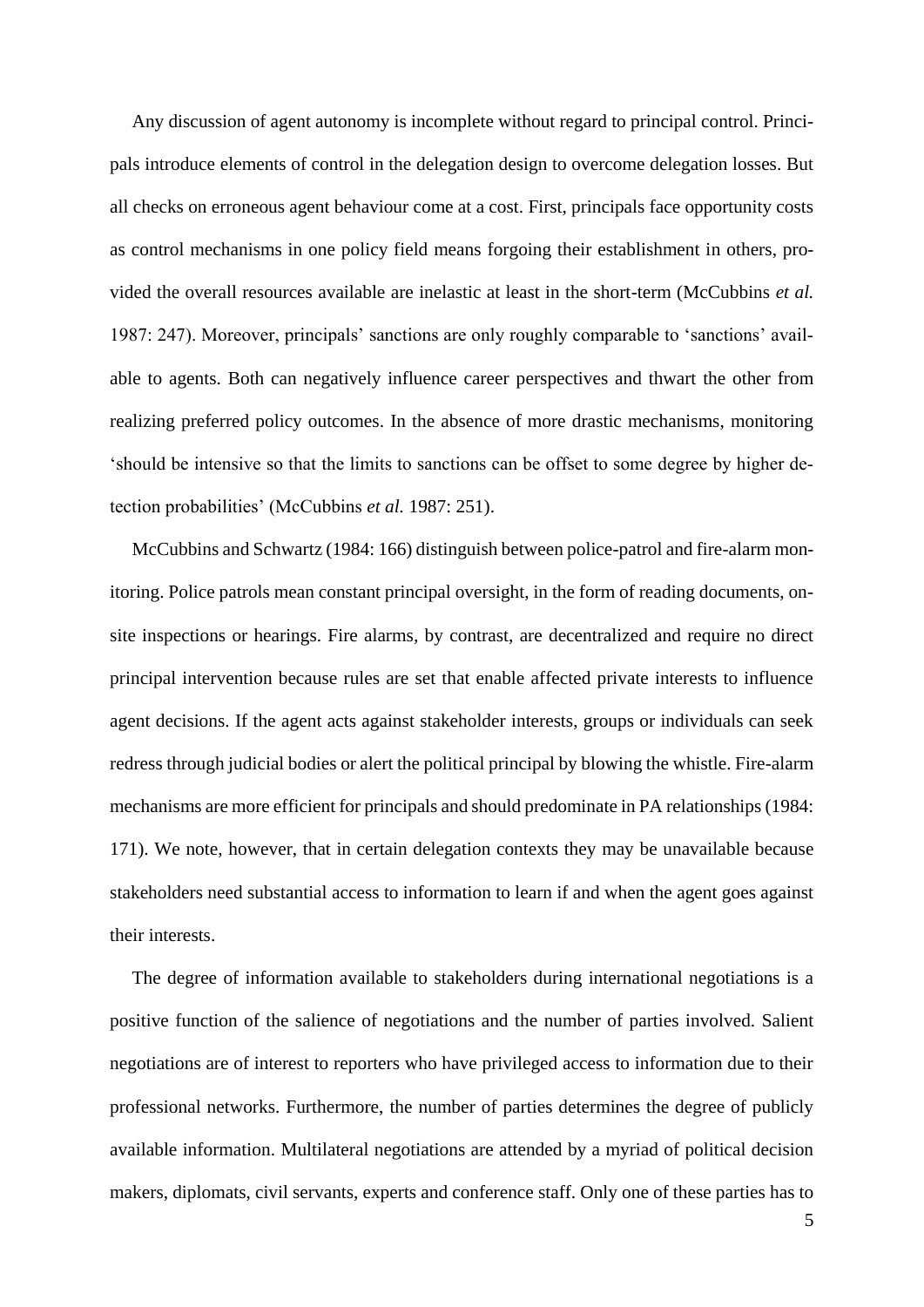disclose information for it to become available. Moreover, the multitude of parties makes finding the culprit difficult. In bilateral negotiations these factors lead to the flow of information being tightly controlled, putting restrictions on the effectiveness of fire-alarm mechanisms.

This resonates well with Elsig's (2007: 940) reported lack of lobbying efforts by business and civil society actors for more BTAs at a time when the 'multilateralism first' paradigm was at its peak between 1999 and 2006. Amongst other things, he traces this back to problems of access to information and participation in a bilateral setting. With fire alarms being largely unavailable, Member States can safeguard their constituencies' interests only through policepatrol monitoring. While in multilateral negotiations the supply of police patrols is limited because of space constraints and institutional rules (e.g. Conceição 2010: 1117; Conceição-Heldt 2013: 29; Delreux and Kerremans 2010: 366–7) in a bilateral setting the question of who attends negotiations when is subject only to the agreement of the parties involved.

Another useful approach to assess Member States' ability to control the Commission in bilateral negotiations is to view the Council as collective and multiple principals. If principals and agents are connected through one contract, we speak of *collective* principals. If organizationally distinct principals have separate contracts with the agent, we face *multiple* principals (Nielson and Tierney 2003: 247–9). This technical definition apart, the analytical distinction underscores Member States' ability to control the Commission either collectively through the Council or individually outside EU structures, e.g. through direct interactions with the third party to reduce information asymmetry. While we cannot control for this factor empirically because we have only consulted Commission and Council archives and not those of Member States, we believe on theoretical grounds that *individual* Member State control is a second-best strategy for the Council *collectively*. Member States with privileged access to the third party (e.g. the UK and India) will share information with the other principals in the Council only where it expects disclosure to move negotiations in the direction of its ideal point. Where the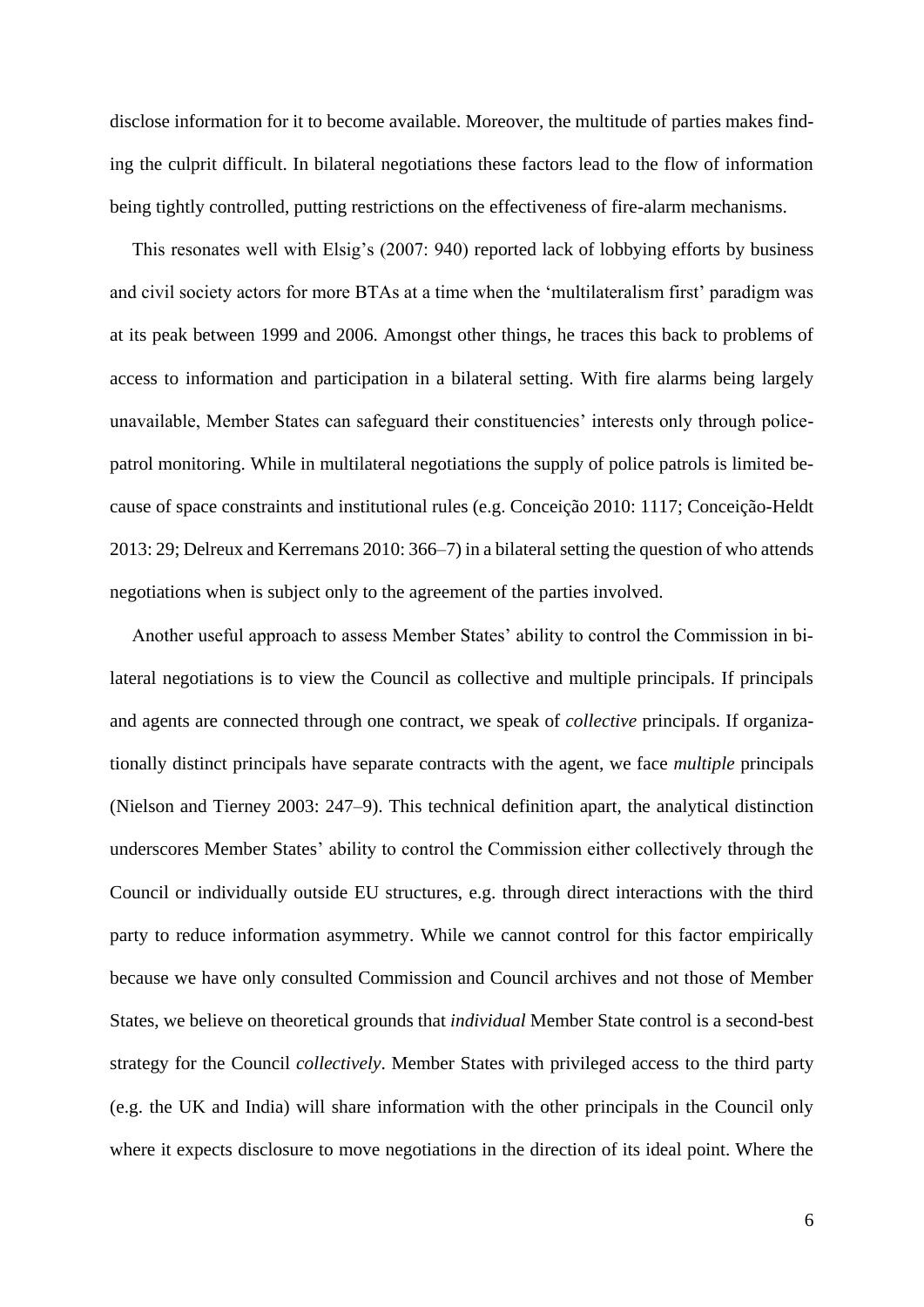preferences of Commission, third party and privileged Member State(s) overlap—and we believe based on the insight gleaned from archival material this typically to be the case as all these parties favour comprehensive agreements—no information with the wider Council will be shared. Establishing collective means of control should thus be the Council's clear priority.

The delegation of authority to negotiate trade agreements in the EU is a two-step process (Meunier and Nicolaïdis 1999: 480). The first step is from sovereign Member States to the EU through the Treaty on the constitutional level (vertical delegation). The second step is from the Council to the Commission through the negotiating directives at the institutional level (horizontal delegation). Focusing on the first step in this paper, we note that article 133 TEC (ex 113, 207 TFEU) is explicit that trade negotiations should be conducted in line with Council directives and in consultation with a special committee. Since the Nice Treaty the Commission is tasked to 'report regularly' to this committee. The Treaty is silent, however, on how the prenegotiations should be managed.

The ensuing dynamic should be incorporated into the PA framework with respect to its impact on the informational configuration between agent and principal. Agents have incentives to structure the interaction in a way that exacerbates the information asymmetry, using any margin of interpretation in the underlying mandate in their favour (cf. Hawkins and Jacoby 2006: 206– 7). Information asymmetry therefore is not exogenously given in the PA relationship, but can be shaped through apposite agent strategies. Widening this asymmetry is particularly promising early on in the interaction, when uncertainty is generally high and actors' preferences have not yet solidly formed. This behaviour creates a reservoir of private agent information that can be tapped into to move outcomes closer to the agent's ideal point, which in turn increases principals' incentives to plug this source of delegation losses over time as the agent becomes increasingly skilled at exploiting it. Correspondingly, we argue that the lacuna in the constitutional fundamentals has at first enabled the Commission to acquire exclusive information in the prenegotiations. Member States have subsequently addressed this source of Commission-as-agent

7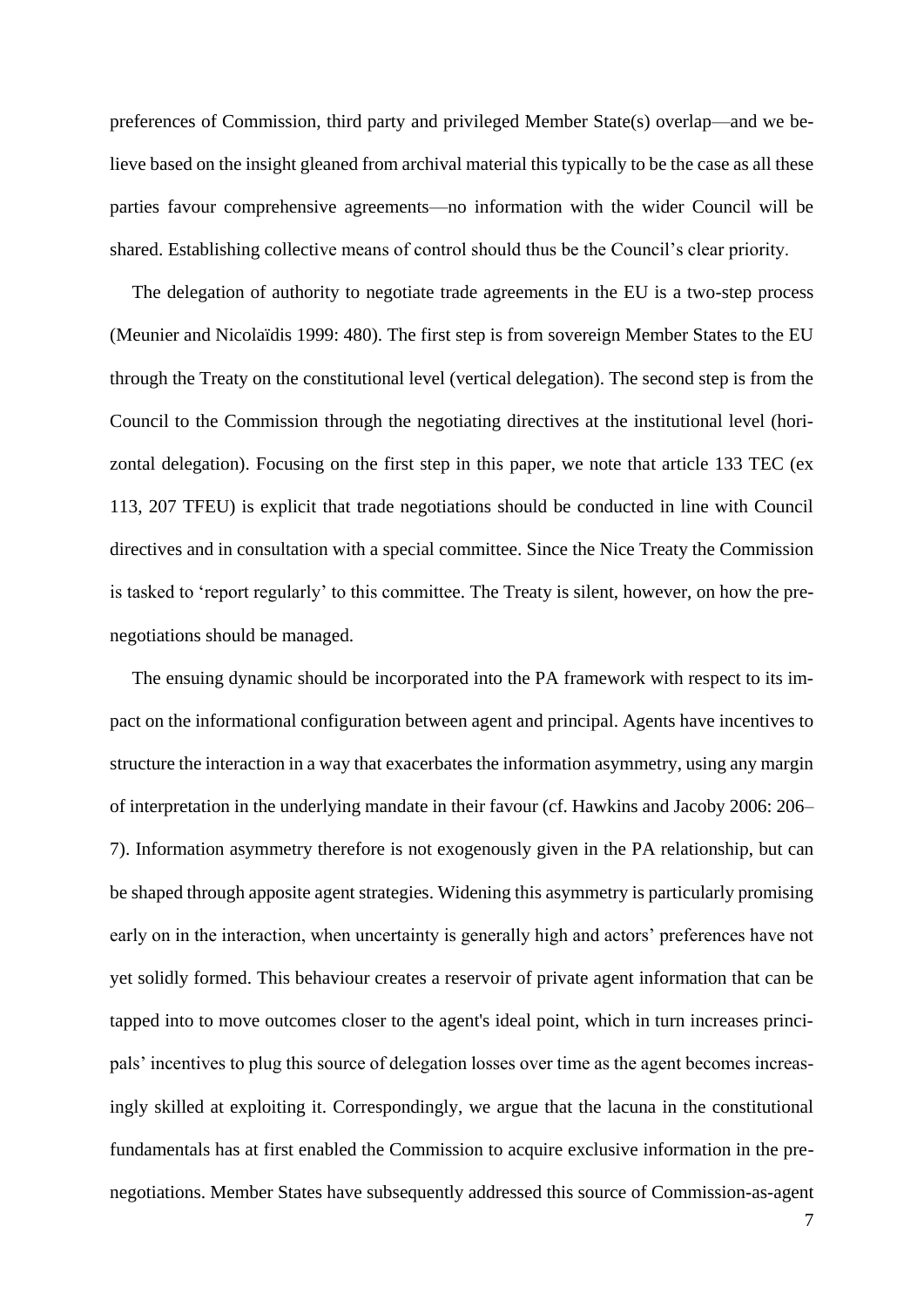autonomy by stepping up police-patrol monitoring on both political and technical levels. The next section will examine and expound this argument by comparing four BTAs with India.

In the empirical section we focus on the joint bodies created by these agreements. We describe how they initially sparked off an intense debate between Member States and the Commission. We then turn to their role in trade negotiations today. These bodies bring together representatives from the Commission and the Council alongside representatives from the third party and take a decisive role in the implementation phase, which is centrally important because uncertainty over future actions of other actors make states wary of long-term consequences of international contractual commitments (Koremenos *et al.* 2001: 793–5). Furthermore, boundedly rational actors cannot foresee all future contingencies and anticipate exogenous events. The result is that international agreements are often incomplete, sometimes setting only broad objectives and leaving actors with ample discretion to adjust their positions in the ensuing interaction (Cooley and Spruyt 2009: 8–9). The conclusion of BTAs thus viewed is only a starting point for EU–third party relations, which are hammered out in the joint bodies functioning as extended bargaining arenas. In analogy to EU decision making they can be compared to comitology bodies, which are among the most heavily contested among the EU institutions (e.g. Blom-Hansen 2008; Héritier 2012; Héritier and Moury 2011) and have also been analysed from a PA perspective (e.g. Ballmann *et al.* 2002; Franchino 2000; Pollack 2003: 114–40). To our knowledge, this paper is the first time that they are dealt with in the literature on international negotiations.

# **FROM AGENT AUTONOMY TO PRINCIPAL CONTROL**

In this section we present four trade agreements negotiated between the  $EU^4$  and India in fairly regular intervals since the 1970s to highlight the changing nature of the pre-negotiations: the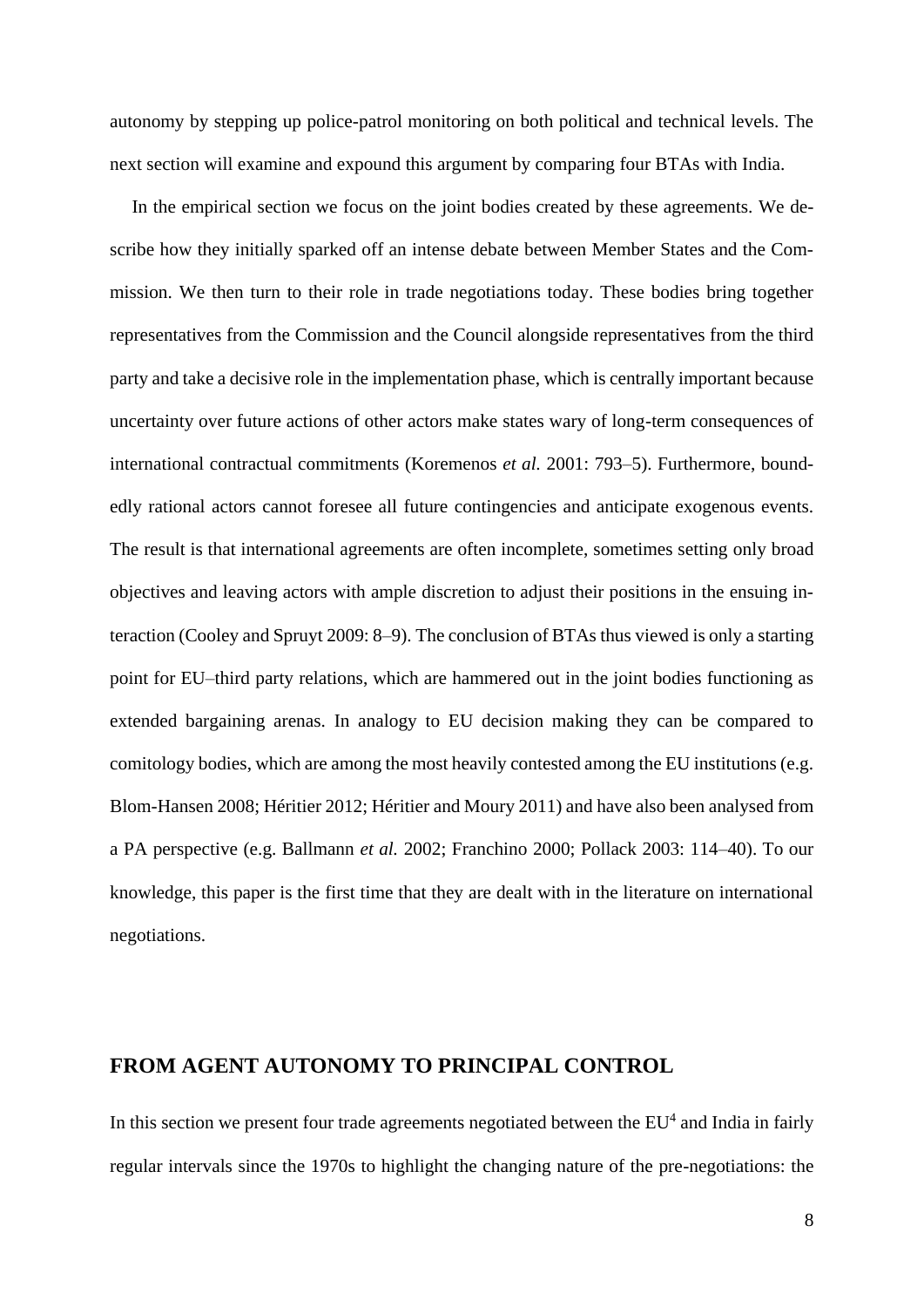Commercial Co-operation Agreement (CCA) signed in 1973, the Commercial and Economic Co-operation Agreement (CECA) of 1981, the Co-operation Agreement on Partnership and Development (CAPD) of 1993 and the Free Trade Agreement (FTA) for which the Commission received negotiating directives from the Council in 2007. Although the FTA negotiations are still ongoing at the time of writing, all four agreements completed their pre-negotiations. In the first two agreements we focus on the Joint Commission (JC), which was fiercely contested between the Commission and Member States. We then illustrate how this joint EU–India body was turned into a police-patrol monitoring mechanism for technical aspects of trade negotiations. Furthermore, the changing institutional arena in which political aspects have been addressed will be surveyed.

#### **The Commercial Co-operation Agreement**

In the CCA the Commission held regular meetings with Indian officials at all levels before receiving negotiating directives from the Council. On a political level the talks opened in October 1969 with the Indian Trade Minister Bhagat visiting the Commission.<sup>5</sup> Around half a year later the Commission prepared a rough draft of the CCA in preparation of a visit by Indian ambassador K. B. Lall.<sup>6</sup> The document readily states that Indian officials had promised to comment on it, which indicates that the Commission and India discussed the agreement also on a more technical level. In April 1970 talks continued during Commission President Jean Rey's visit to India at which he met Prime Minister (PM) Indira Ghandi and several Indian ministers.<sup>7</sup> In September India submitted a written request to open negotiations to the Commission including the broad outlines of the CCA.<sup>8</sup> Although this outline was forwarded to Member States and discussed in the Committee of Permanent Representatives (COREPER),<sup>9</sup> it contained so little detail that it did not significantly reduce the informational asymmetry between the Commission and the Council.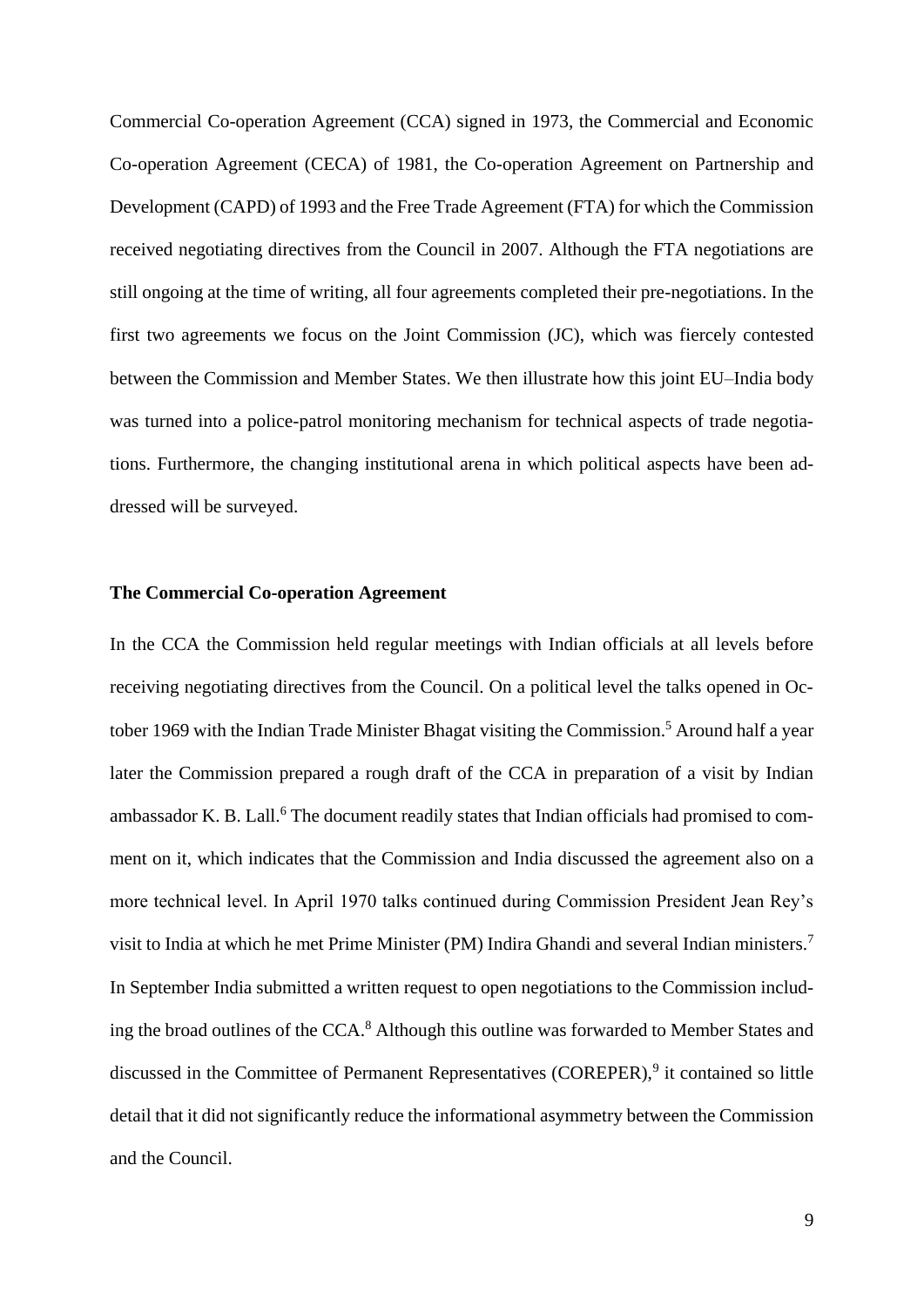In March 1971 Commission representatives met Indian officials from all levels in a meeting lasting several days in New Delhi. The Commissioner for External Relations and Trade Ralf Dahrendorf, who headed the EU delegation, was the first European politician to meet the Indian government after the general election of 1971. Underlining the importance that both the Commission and India accorded to their mutual relations, a 'regular dialogue' was established to discuss EU–India relations.<sup>10</sup> After the visit the Council charged the Commission with the preparation of a report on its results, lending additional support to the interpretation that the Commission was unmonitored during these days. The report contained mainly background information and hardly narrowed the informational gap between the Commission and the Council.<sup>11</sup> Finally, Commissioner Dahrendorf met Indian Trade Minister L. N. Mishra in Brussels in September 1971.<sup>12</sup> There is nothing in the archival material that suggests that Member States were present at this meeting. Two months later the Commission adopted a reformist position on the joint body, using about half of the entire draft negotiating directives to list its precise competences in no uncertain terms.<sup>13</sup> The Commission considered a strong joint body essential, arguing that it needed the flexibility to take robust measures after the CCA had come into force.<sup>14</sup> It is fair to assume that Commission and Indian officials discussed this aspect in their meetings. If this is true, then the Commission and India have jointly developed their preferences on the JC in the pre-negotiations, which results in a particularly strong form of strategic interaction between the agent and the third party.

How did Member States react when confronted with the Commission's ambitious plans for the JC? In the Working Party on Trade Questions (WPTQ)—a Council body comparable to the 133 Committee albeit more technical—France in particular noted that the envisaged powers went far beyond those accorded to previous joint bodies. Similarly, Belgium and the Netherlands viewed the JC as an administrative body and feared setting an unwanted precedent for future BTAs. National delegations warned that a greater number of more powerful joint bodies could negatively affect the 'smooth functioning' of EU institutions.<sup>15</sup> Member States could not

10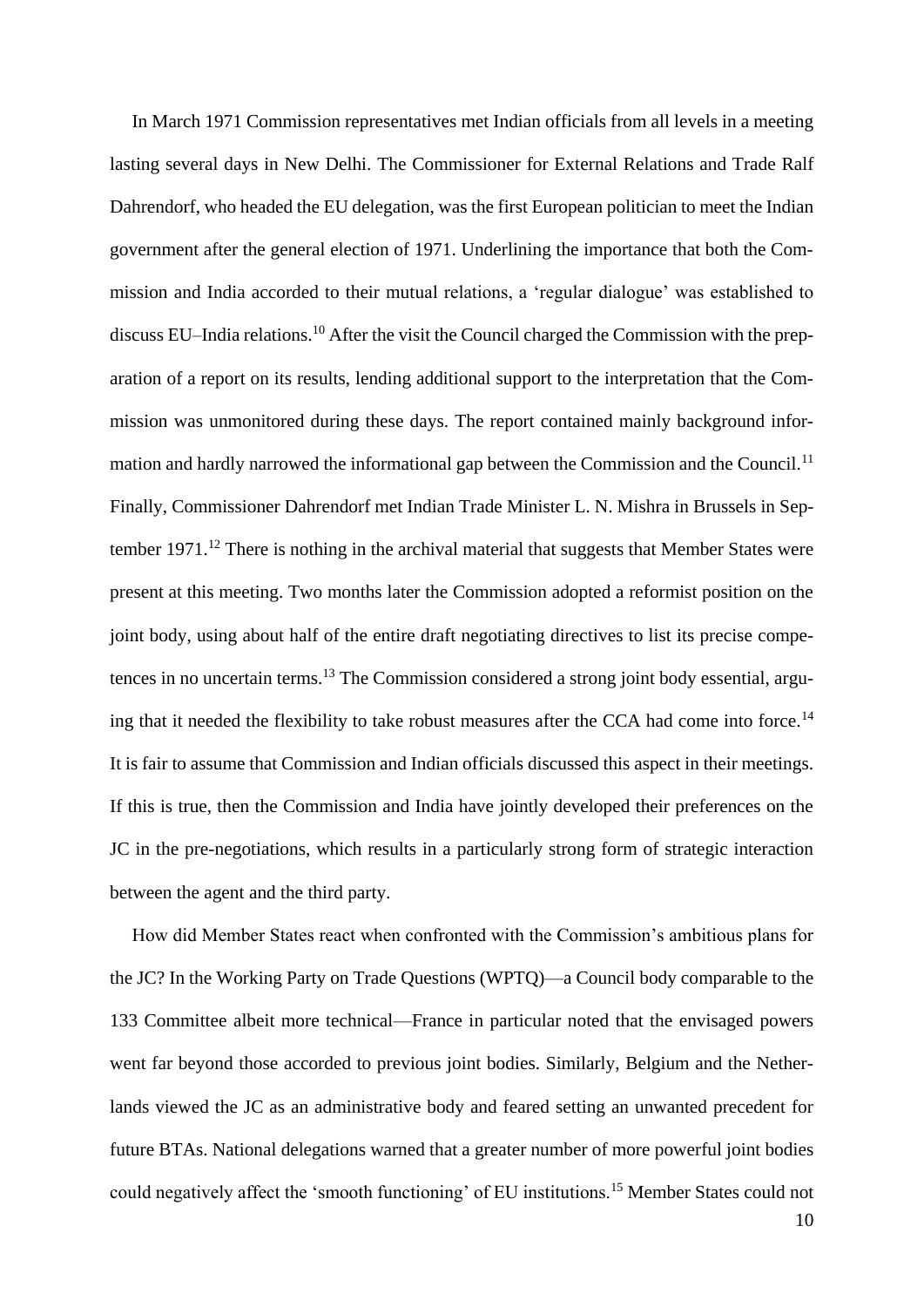have been blunter in their fear of being marginalized. The Commission argued that without clearly defined powers for the JC the whole agreement would be void and its implementation could not be guaranteed. It even stylized the issue into a *conditio sine qua non* and threatened to put negotiations with India on ice.<sup>16</sup> The importance the Commission attached to this issue could not have been made more explicit. However, in the end it had to budge and all disputed powers of the JC were removed from the negotiating directives.<sup>17</sup> The Council successfully called the Commission's bluff. But negotiations for the CCA were not yet over. In fact, they were just about to begin.

At the onset of the official negotiations, Member States were faced with fresh demands for an empowered JC—this time by India. Before the second negotiating round in July 1973 the Commission seized the opportunity to present a draft agreement to the Council *including* new powers for the JC. France and Italy objected to the provisions in principle.<sup>18</sup> In August India presented its own draft agreement, which used precise terms to describe the joint body. Among the most controversial points was India's request to enable the JC to 'improve' the Generalized System of Preferences (GSP).<sup>19</sup> France and Italy instantly voiced concerns over the far-reaching nature of this proposal and pointed out that the GSP was an autonomous regime that should not be mentioned in any third-party agreement. The Commission drily noted that India's request was not going beyond the Council's negotiating directives.<sup>20</sup> Eventually two declarations were annexed to the agreement. The first stated that the EU was prepared to take India's interests into account when developing the GSP; even if not discussing it in the JC. If India requested tariff adjustments outside the GSP these could be discussed in the joint body. The second declaration provided that the EU could also channel its tariff requests through the JC to make the agreement non-preferential.<sup>21</sup> Even if the joint body fell short of many powers that the Commission originally envisaged, it assumed a more powerful position in EU–India relations than Member States would have preferred at the onset of the negotiations. In this case the Commission-as-agent could exploit the informational asymmetry to form a strategic interaction with the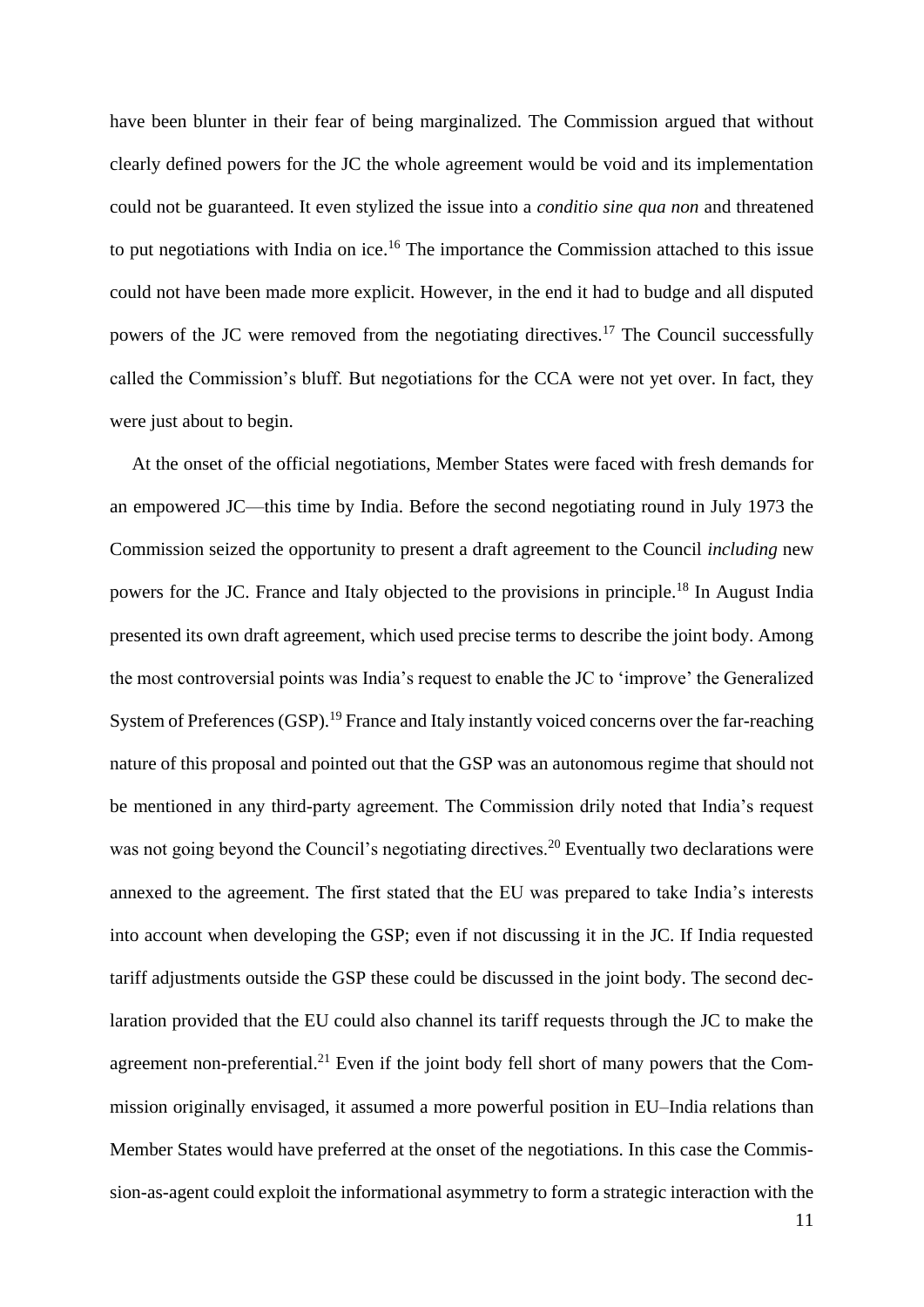third party and move the outcome somewhat closer to its ideal point, which overlapped with that of India.

#### **The Commercial and Economic Co-operation Agreement**

The CECA saw three rounds of exploratory talks which together constitute the pre-negation phase. The political decision to negotiate a follow-up agreement goes back to a visit of Indian PM Morarji Desai to Brussels in June 1978, at which he met Commission President Roy Jenkins and the Commissioner for External Relations Wilhelm Haferkamp.<sup>22</sup> This again shows how that high-level meetings between the Commission and India were the exclusive institutional prerogative of the Commission at this time. India informed the EU in a verbal note of October 9 that it wishes to expand the scope of the CCA, again including the broad outlines of the future agreement. This outline recorded India's desire to allow the JC to recommend the use of funds, which caused some confusion within the Commission. In preparation of the exploratory talks it noted that the JC already had the power to recommend expenditure. The Commission therefore presumed that India wanted a more direct financial competence for the joint body, with the power to take binding decisions. As this would mark a radical departure from then-current policy, the Commission considered this outcome unlikely. As an alternative it contemplated the creation of a joint fund sponsored by both the EU and India, which the JC could manage directly.<sup>23</sup> A joint fund with commensurate powers to authorize payments was therefore the Commission's idea, first mooted early in the pre-negotiations.

To which extent the creation of a joint fund was discussed between the Commission and India during the exploratory talks is less clear. We know that going into the first round the Commission was prepared to discuss this issue.<sup>24</sup> But in the minutes itself the Commission only briefly noted that it considered a reformulation of the JC's powers to recommend expenditure.<sup>25</sup> In the second exploratory round the Commission stressed that the JC could not be given a direct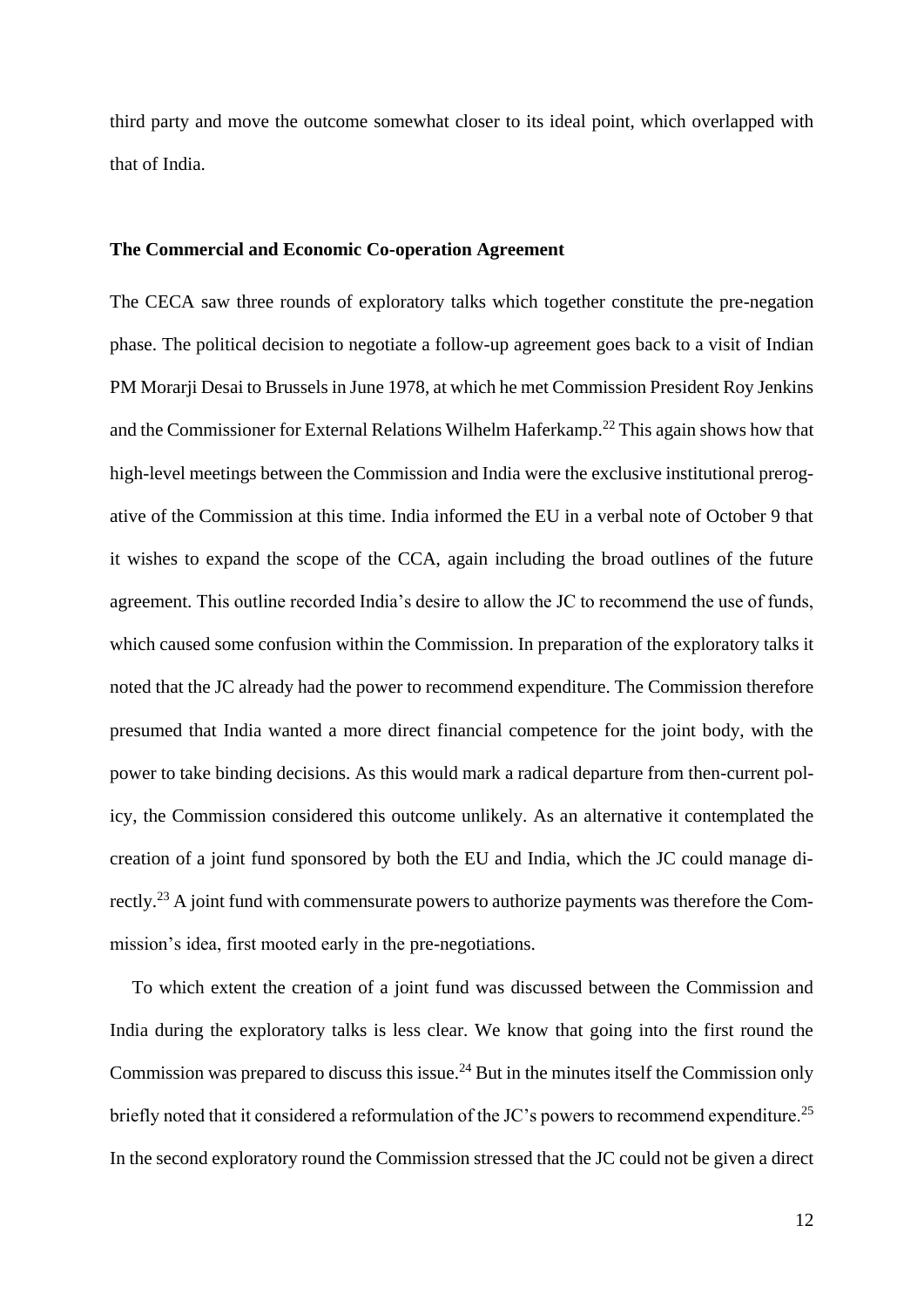responsibility for EU development co-operation funds. But the joint body could be involved in determining priorities.<sup>26</sup> The final round of exploratory talks only stressed that the Commission and India concurred to strengthen the JC, particularly concerning its role in recommending expenditure.<sup>27</sup>

Although there is no direct evidence that the Commission and India discussed the creation of a joint fund in the exploratory talks, we consider this the more plausible interpretation for four reasons. First, the Commission itself had a pronounced interest in empowering the JC. Second, India later proposed what amounts to an exact copy of the Commission playbook. First a fund financed only by the EU and then, as a compromise, a joint fund to which New Delhi itself contributed. Third, when discussing the Commission's negotiating directives the UK proposed the creation of a similar fund.<sup>28</sup> Although the British proposal was not linked to the JC, the Commission noted that India would not be interested in such a fund if it had to contribute to it itself.<sup>29</sup> This is stark indication that the Commission broached the issue in the exploratory talks. Fourth, France insisted on a unilateral note in the negotiating directives that the JC's powers should not expand. Paris clearly anticipated that more in terms of the JC was about to come.<sup>30</sup>

Nothing suggests that Member States have at any point been involved in the pre-negotiations, neither at a political nor technical level. After the exploratory talks the Commission informed the Council, which is consistent with this interpretation. Member States therefore depended on the Commission to obtain information on this stage in the negotiations. Moreover, the Commission had considerable leeway in presenting the results. In the case of the CECA it did not include any reference to the JC receiving proper funds with commensurate powers to authorize expenditure. Was the Commission avoiding the issue at a phase in the negotiations where India was not involved? Has it learnt its lesson from the CCA? Here Member States blocked most of the powers proposed by the Commission when discussing the directives; leaving the Commission unable to re-insert them at a later stage in the face of thickened Council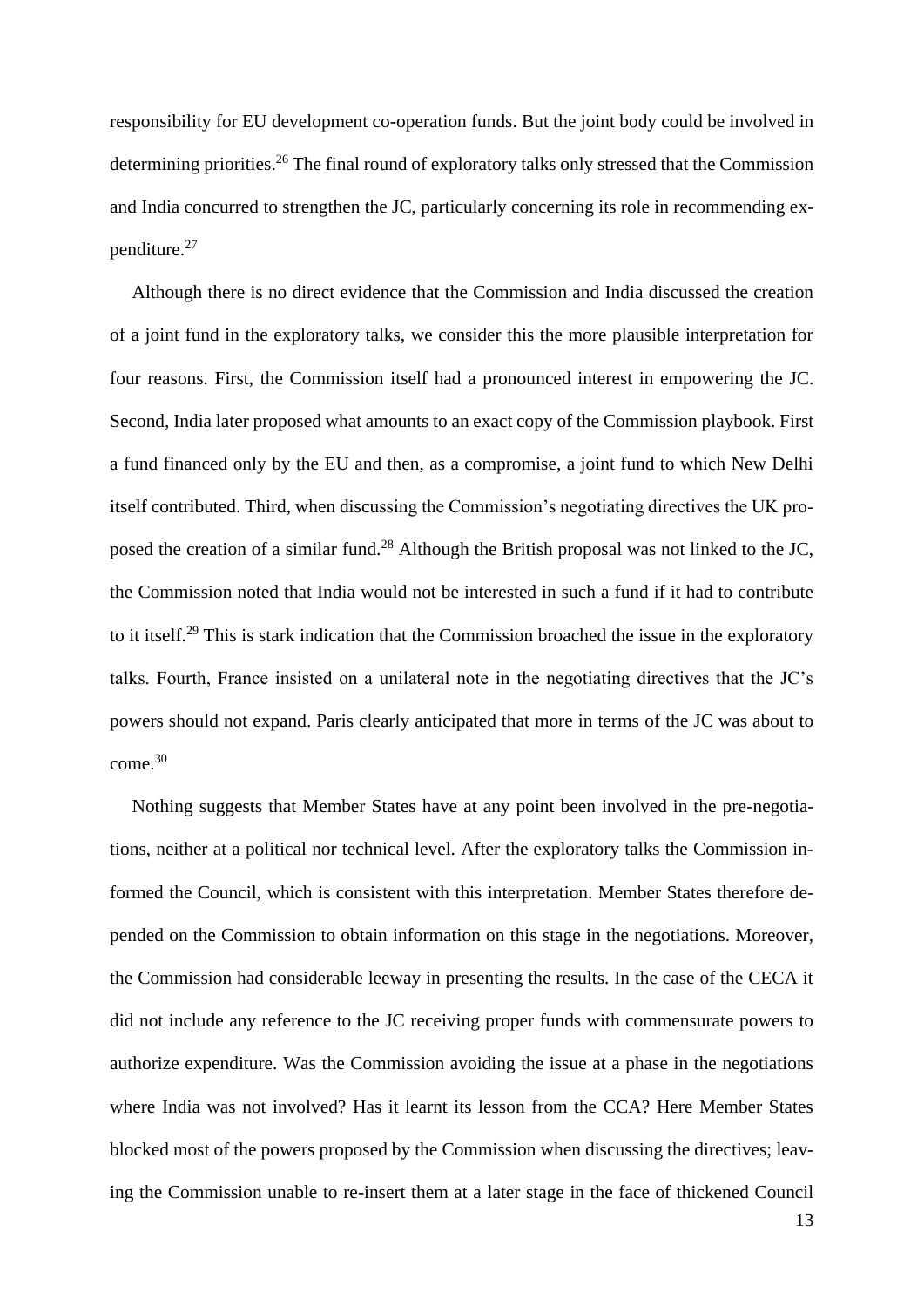opposition. This interpretation is to some degree speculative. But considering that the negotiators of the CECA have probably consulted the documents of the CCA in preparation of the negotiations we consider it plausible. This is some support that agents also use information asymmetry by controlling, at least to some extent, how much and which information principals obtain.

India made proper funds for the JC and the power to authorize expenditure a key demand from the start.<sup>31</sup> As this point was not broached when debating the negotiating directives, the Commission consulted the 133 Committee which was against the proposition.<sup>32</sup> The third negotiating round was a repetition of the second in front of Member States' representatives. India reiterated its wish to endow the JC with funds to implement the CECA. After the Commission explained that this was against EU policy, India offered to contribute to the fund itself.<sup>33</sup> At an informal Commission–India meeting, the Commission made a compromise proposal including funds for the JC.<sup>34</sup>

In April 1981 negotiations entered their final stages. By this time Member States agreed that a small fund drawn from existing EU resources could be made available to the JC. But France was against commensurate powers to authorize payments, which it argued ran afoul of the EU's budgetary procedure. The Commission replied that this procedure would be fully complied with when the funds are first made available. Moreover, it was inconceivable that anybody but the JC administered the fund because of India's own contribution.<sup>35</sup> In an unprecedented move the Commission initialled the agreement against French reservations, including the JC's powers to 'decide' (a synonym of 'authorize') the use of any funds put at its disposal.<sup>36</sup>

#### **The Co-operation Agreement on Partnership and Development**

The turning point in terms of the Commission's ability to derive private information during the pre-negotiations came with the CAPD. India feared for its position on the EU market following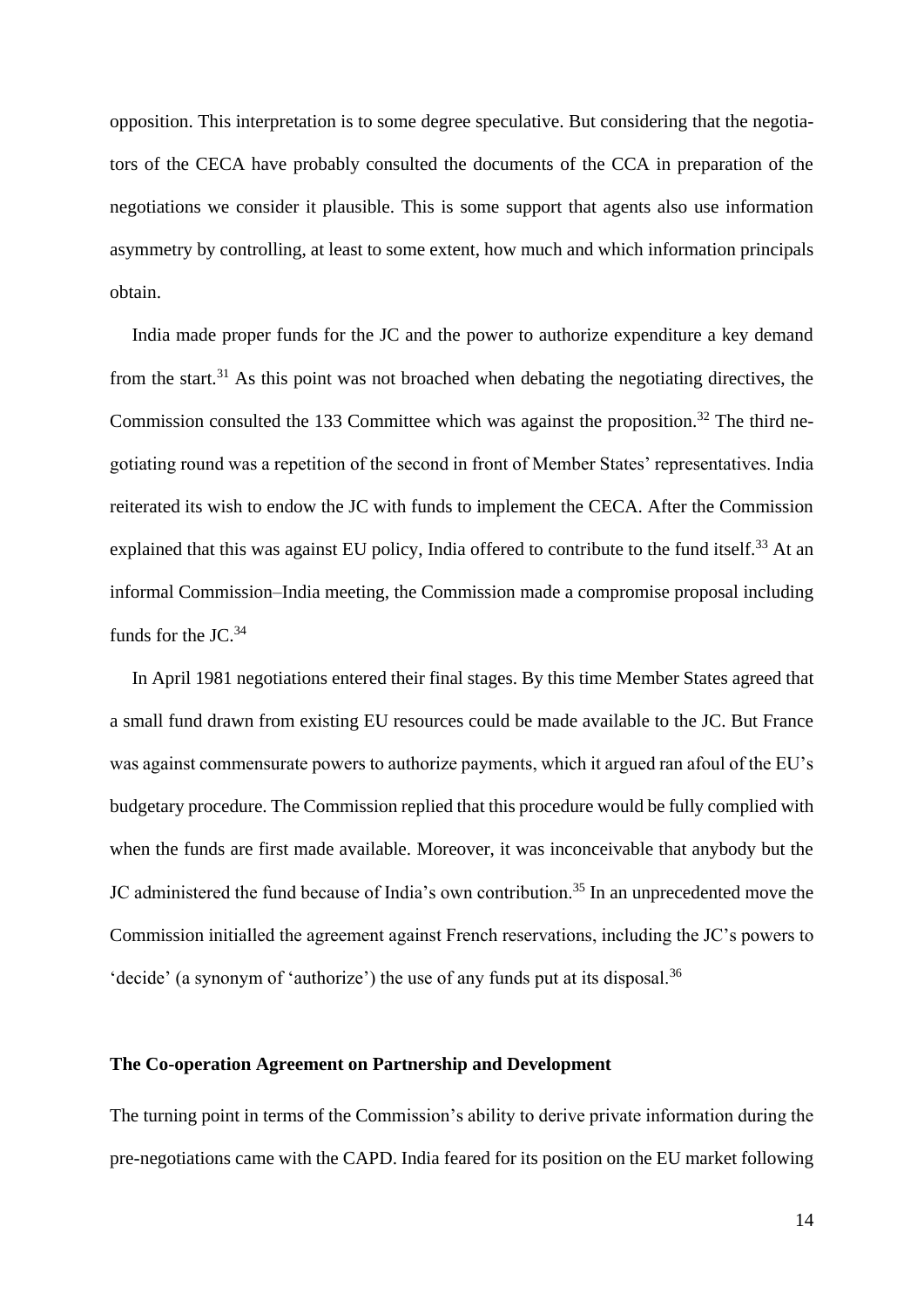the completion of the Single Market and the increasing competition from emerging market economies in Central and Eastern Europe. A host of third countries approached the EU to conclude co-operation agreements. But the Commission selected India for the first agreement reflecting the EU's increased competences in the wake of the Maastricht Treaty.

In October 1991 Commission Vice-President for External Relations and Trade Frans Andriessen visited India—still without Member States' representatives—to talk with Indian government representatives mainly about the GATT Uruguay Round.<sup>37</sup> The JC meeting in mid-November in New Delhi prepared the ground for deeper EU–India relations.<sup>38</sup> Although the EU delegation was chaired by Director-General for North-South relations Juan Prat of the Commission, national representatives were of course present at the meeting of the joint body. Eventually a Technical Working Group was set up to explore options for upgrading co-operation.<sup>39</sup> Exploratory talks continued in March 1992 when another EU delegation arrived in New Delhi for a four-day visit to discuss several issues, including the kind of agreement to replace the CECA.<sup>40</sup> The delegation was led by the Commissioner for North-South relations Abel Matutes; but for the first time Member States were represented by the troika in the pre-negotiations. The Foreign Minister of Portugal (Presidency-in-office) as well as the deputy ministers from the Netherlands (preceding Portugal as Council Presidency) and the UK (following Portugal) joined the delegation.<sup>41</sup> Member States shifted the pre-negotiations into arenas where the Commission no longer enjoyed the monopoly of defining the EU's position early in the negotiations and plugged an important source of agent autonomy through the expansion of police patrols.

In September the Commission forwarded its draft negotiating directives to the Council. Adoption of the directives plus the negotiation of the agreement took only four months, which makes the CAPD one of the most rapidly negotiated BTAs ever. The JC's functions were essentially carried over from the CECA. But the CAPD expanded co-operation into a host of new issue areas that could henceforth be tackled within the joint body. In fact, the CAPD is best known for the ensuing judicial conflict that reflects this expansion. The Commission and most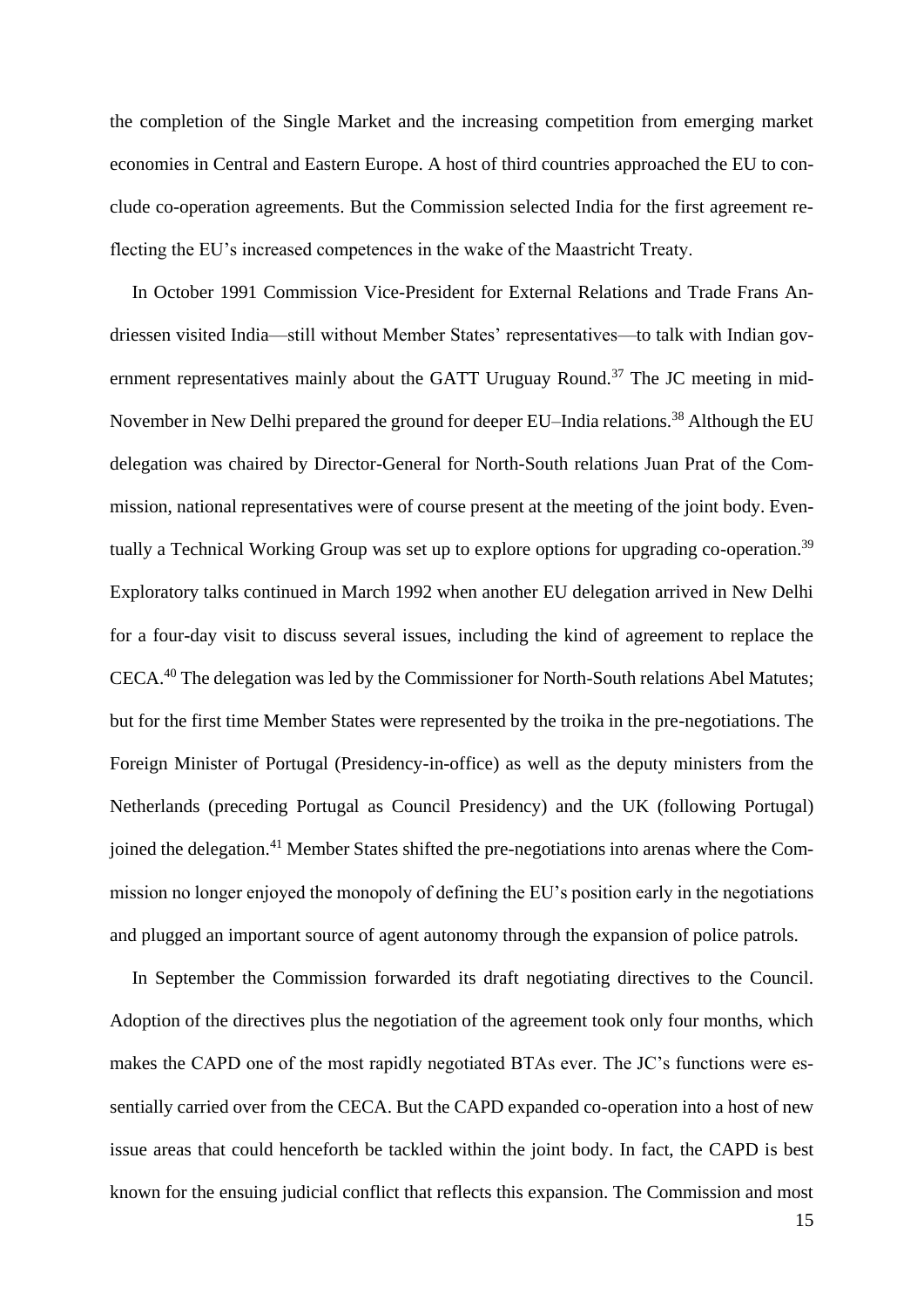Member States used the development co-operation Art. 130y TEC for ratification, which was inserted into the Treaty at Maastricht. Portugal and Greece contested this legal basis arguing that issues such as human rights or money laundering, which were also included, required unanimity. But the ECJ eventually upheld the conclusion of co-operation agreements by qualified majority voting (Peers 1998).

#### **The Free Trade Agreement**

Member States assuming a greater role in the pre-negotiations continued with the FTA. The CAPD was signed in December 1993 together with a joint political statement fixing annual ministerial meetings.<sup>42</sup> The EU troika led by the French Foreign Minister Alain Juppé met Indian Foreign Minister Pranab Mukherjee in April 1995 in Paris (not Brussels) for the first such meeting with an Asian country. Although the Commission was represented by the External Relations Commissioner Manuel Marín,<sup>43</sup> high-level political dialogue between the EU and India has been wedded to this broader framework ever since. This provided Member States with an opportunity to keep a firm grip on EU–India relations.

What about the elevated Commission position as far as more technical aspects are concerned? The new JC met for the first time in October 1994 in Brussels. Not only were new working groups formed which met more frequently than the JC itself. The joint body adopted the broad principles of EU–India relations until the year 2000.<sup>44</sup> Member States made a complete U-turn and now endorsed the same body whose empowerment they so fiercely opposed in the 1970s and 1980s. In a spectacular revision of previous policy, the Council concluded in 1996 that the JC should be given a 'bigger role'.<sup>45</sup> Freed from the shackles of an inter-institutional power struggle, the joint body saw an unprecedented wave of institutionalization in subsequent years. At a strategic JC meeting in 1999, for example, working groups on telecommunications, air and maritime transport, the environment (proposed by the EU) and on agricultural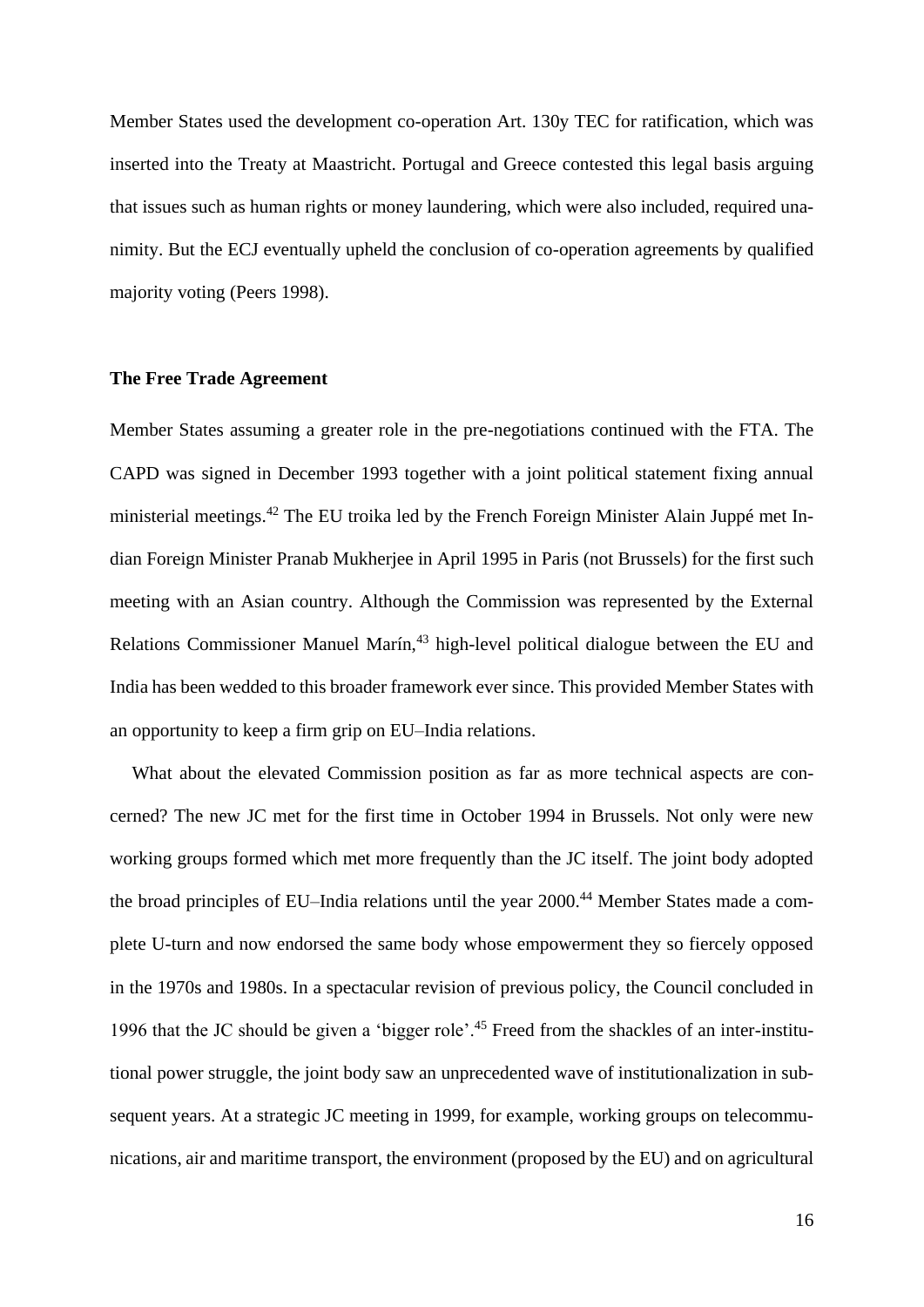and marine products, textiles, customs co-operation and the free movement of managers (proposed by India) were examined.<sup>46</sup> Member States moved discussions to an arena where their place at the table was uncontested.

Meanwhile ministerial meetings were similarly encouraged as a form of bilateral co-ordination. At a joint ministerial summit in Luxembourg in 1997 the EU and India decided that the meetings should be prepared by senior officials.<sup>47</sup> In 2000 the high-level talks were upgraded to fully-fledged 'EU–India summits' on the level of Heads of State and Government (HoSG). The first summit was held in Lisbon, bringing together the Indian PM Atal Bahari Vajpayee, Portuguese PM Antonio Guterres (Presidency-in-office), Commission President Romano Prodi and the High Representative for Common Foreign and Security Policy (CFSP) Javier Solana. The leaders agreed on a 22-point action plan, inter alia resolving to enhance bilateral dialogue at all levels: HoSG, ministers, senior officials and experts.<sup>48</sup>

Having been awarded the label 'strategic partner' of the EU and with the conclusion of the Doha Development Agenda becoming increasingly elusive, <sup>49</sup> the EU and India set up a High Level Trade Group (HLTG) at the sixth EU–India summit in September 2005 in New Delhi. The HLTG was charged to examine the prospects of concluding a FTA.<sup>50</sup> The following month the JC decided that the first meeting should be convened quickly.<sup>51</sup> The HLTG met for a first preliminary meeting in Brussels in November but the first formal meeting took place in New Delhi in February 2006, led by Indian Commerce Secretary S. N. Menon and the Director-General for Trade David O'Sullivan.<sup>52</sup> Although the group was called *High Level* Trade Group, the most senior EU representatives were at the level of Director-General and the talks were technical in nature. At their core, these were exploratory talks as found in the earlier agreements. In the HLTG, the EU was represented by DG Trade officials active in the JC. No Member States' representatives were allowed to participate in the meetings after the decision to convene the HLTG was taken in the JC. But Member States 'were regularly informed and consulted on the issues through the 133 Committee. Furthermore, a draft report was shared with Member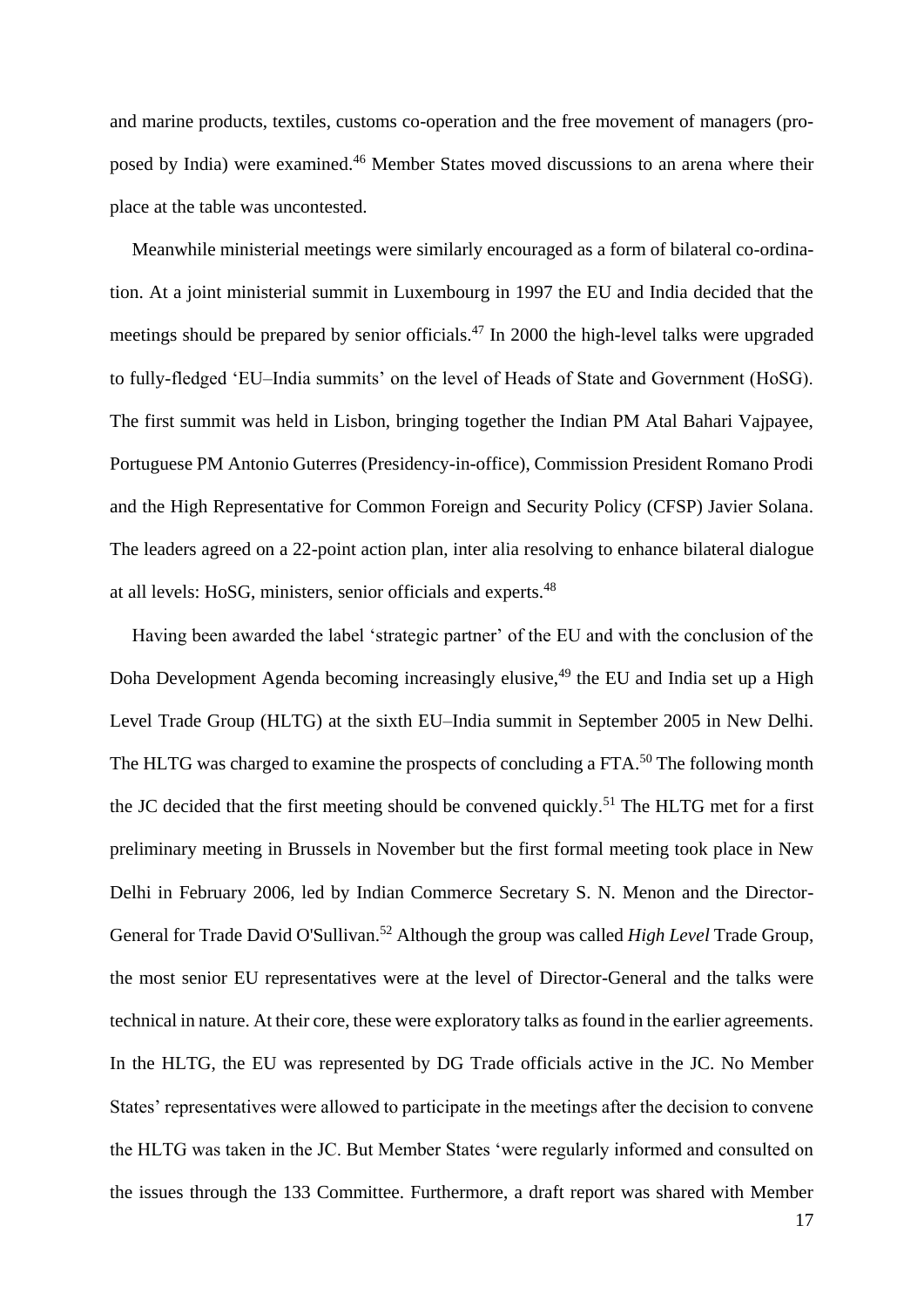States prior to its finalisation and discussed in the 133 Committee'.<sup>53</sup> This is in stark contrast to previous practice, where the Commission was free to advance talks in the pre-negotiations without interference until it presented draft directives to the Council. Member States have thus completely turned around the nature of the pre-negotiations.

After four meetings the HLTG tabled its report to the EU–India summit in Helsinki, recommending the negotiation of a broad-based trade and investment agreement.<sup>54</sup> The idea was well received by the summit participants in October. Two months later the Commission sent its draft negotiating directives to the Council and,<sup>55</sup> after only four more months, the Council adopted the directives in April 2007.<sup>56</sup> The short time frame—all the more remarkable as FTAs with ASEAN and South Korea were discussed concurrently—also indicates that Member States were involved in the pre-negotiations. In June the first official negotiating round with India was held and the normal Treaty provisions applied.<sup>57</sup> The 133 Committee could monitor the Commission in the conduct of bilateral trade negotiations—as has always been the case.

# **CONCLUSIONS**

In this paper we have argued that the nature of the pre-negotiations leading to BTAs has changed from near-complete Commission autonomy to tight Council control. We show that in the case of two agreements with India in the 1970s and 1980s the Commission was entirely unmonitored by Member States during the exploratory talks, owing to a lacuna in the Treaty applying to this stage in the negotiations. This gave the Commission an informational edge that it could use strategically vis-à-vis the Council to move the outcome closer to its ideal point through two causal mechanisms: the timing of how private information was released to principals and the forming of a strategic interaction ('collusion') with India. If the latter constitutes agent autonomy—or is exogenous to the PA relationship and merely a result of the bargaining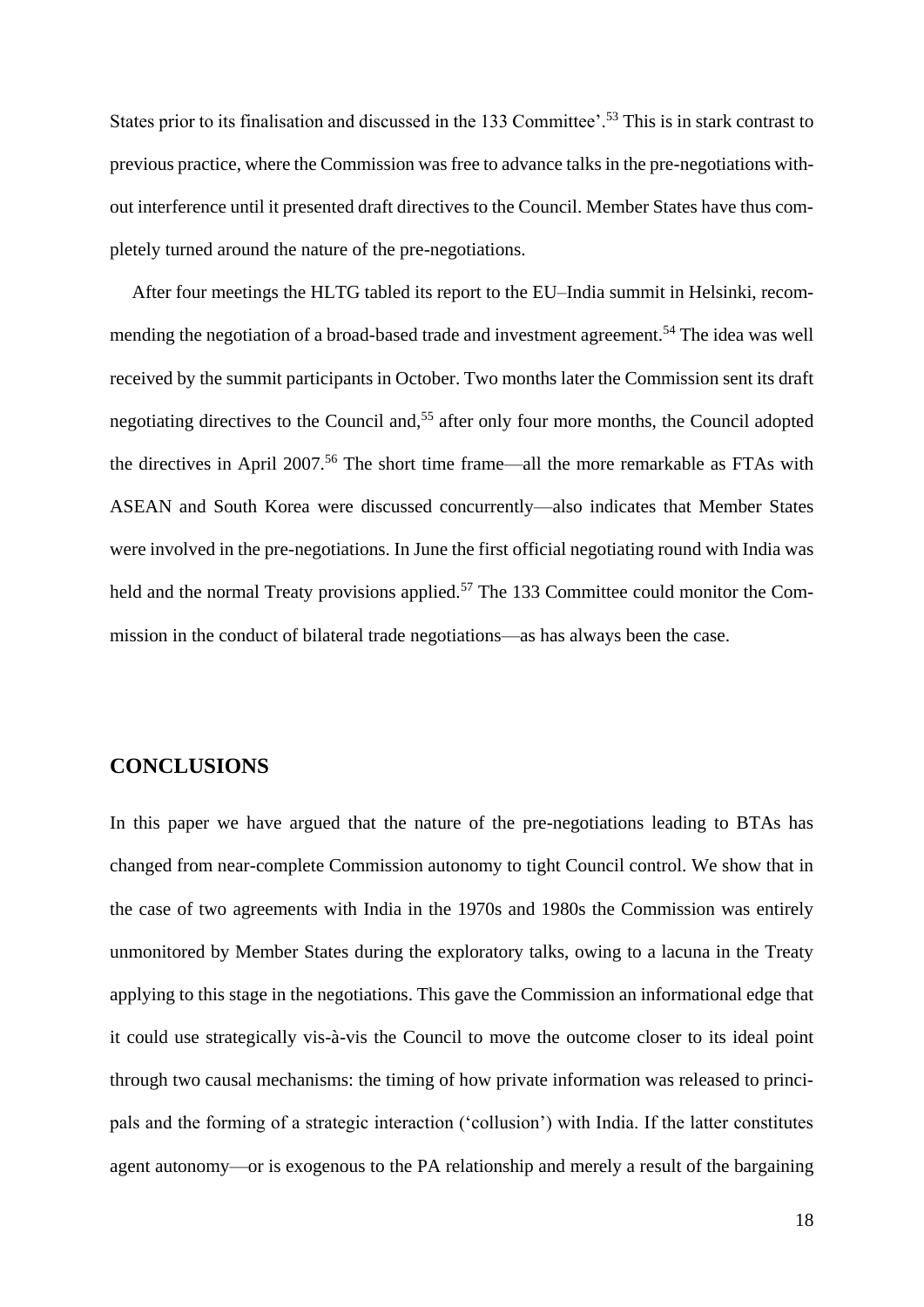dynamics—depends crucially on the question if India's preferences for a powerful joint body were, at least partly, shaped by the Commission. The question of whether India would have taken a similarly active approach towards expanded powers for the JC without the Commission—and thereby simply formed one of its intrinsic preferences—may never be established beyond doubt. But the importance that the Commission attached to this point provides some compelling evidence in this direction. Furthermore, the role of joint bodies in EU agreements was clearly the expertise of the Commission rather than India. This lends additional support to the interpretation that the Commission wielded enormous influence over India on this issue.

Starting with the CAPD this source of information asymmetry has dried up. Member States have stepped up police-patrol monitoring by shifting the institutional arena to annual ministerial meetings for political aspects of the pre-negotiations. Regarding more technical aspects, Member States today rely on the JC and the 133 Committee to follow the negotiations earlier and to reduce the informational gap. Particularly the role of the JC has expanded considerably and its imprint on bilateral relations with India is all-pervasive nowadays. In the FTA the Commission regularly briefed Member States through the 133 Committee and prepared a draft report as a basis for discussions during the exploratory talks. Member States have thus incorporated the pre-negotiations into the same procedural template provided by the Treaty for the official part of the negotiations. The Commission could no longer rely on asymmetric information as a major source of autonomy in the negotiation of BTAs.

We draw four general lessons from our contribution. First, future research should address if the Commission was able to compensate its loss of influence over the negotiation of BTAs through other channels—or if its level of autonomy has been permanently lowered. Second, if the EU benefits from the ensuing dialogue with third countries on political and more technical levels through the establishment of institutional frameworks in the implementation phase deserves closer attention. Focusing on strategic partnerships with the BRICS, Keukeleire and Hooijmaaijers (2014: 593–4) find only a limited impact on multilateral negotiations. But the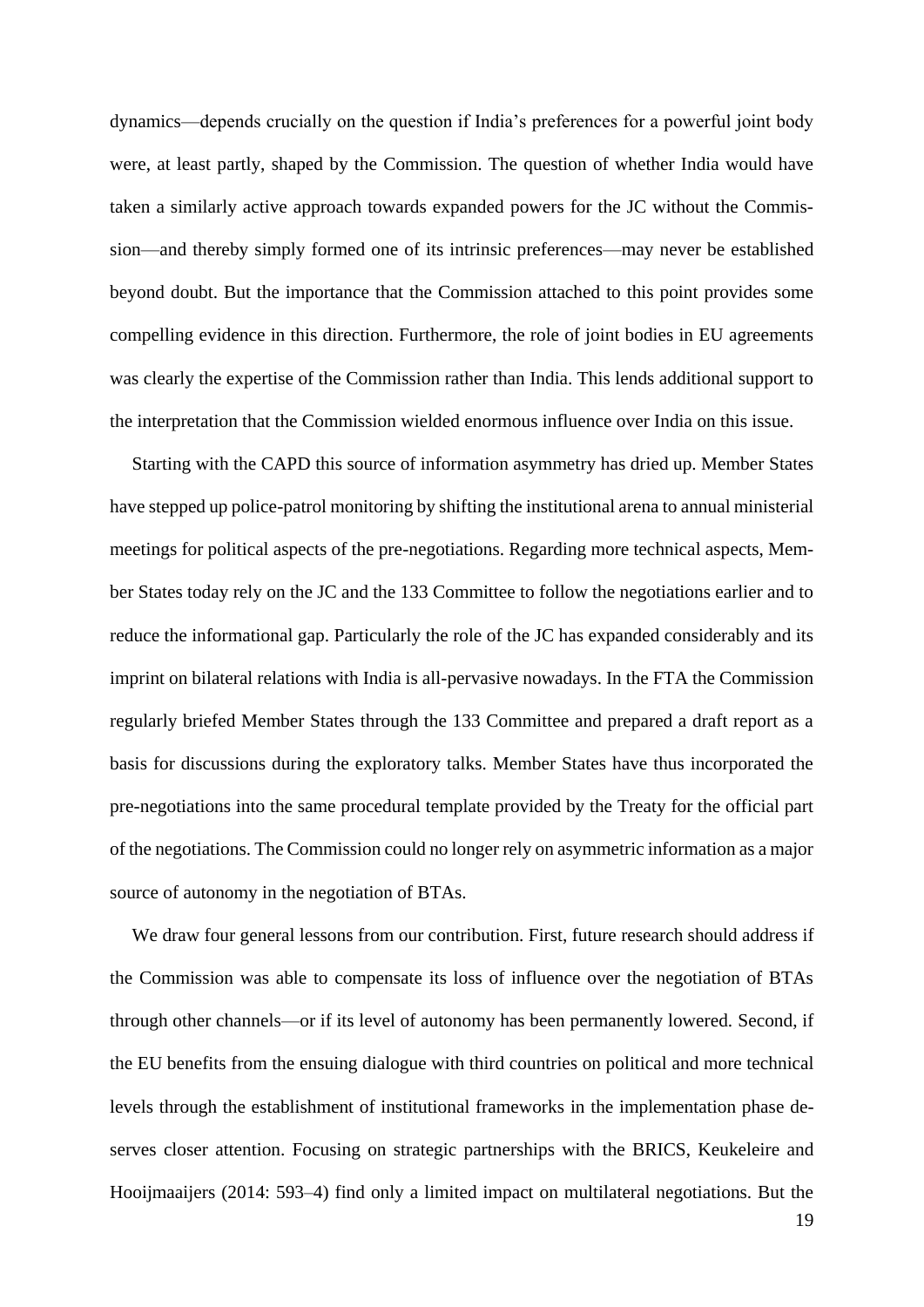effect with regard to other third countries and in plurilateral, regional or bilateral settings could well be different. This line of research is clearly only at its beginning. Third, we see ample scope to fruitfully include a longitudinal perspective and archival sources in many contemporary research agendas. Archival material enables scholars more sophisticated applications of the process-tracing methodology and allows the testing of theoretical propositions with higher levels of confidence. With this contribution we have also shown that archival research is not limited to certain theoretical angles such as historical institutionalism (cf. Fioretos 2011). Moreover, archives provide scholars with unique insight into the inner dynamics of institutions which should reflect positively on our ability to explain present-day phenomena.

Fourth, our research yields some insight into the negotiation of multilateral trade agreements by contrasting it with the bilateral case. Multilateral negotiations unfold in a very different manner and without pre-negotiations comparable to those encountered in BTAs. Nevertheless, it is striking that Commission interactions with third-party states *before* the Council issues its negotiating directives are entirely disregarded (e.g. Woolcock 2015: 394). Moreover, while the support of certain third parties is crucial, the multiplicity of involved actors makes forming durable strategic interaction(s) increasingly difficult. While agreement between the EU and US used to be a largely sufficient condition to conclude rounds, since Uruguay the multilateral trading system has become multipolar owing to the rise of emerging powers such as Brazil, India or China (Young and Peterson 2006: 802–3). This trend could help explain why analysts of bilateral negotiations seem more sanguine about the Commission's ability to shape outcomes than experts on multilateral negotiations. Whether the EU's recent turn away from the multilateral venue towards a more bilateral approach plays into the Commission's hands depends on its level of autonomy in bilateral negotiations *today*. Our conjecture is that—in spite of the longerterm dynamics captured by our paper—the Commission still enjoys more leeway bilaterally than multilaterally because of relatively higher levels of private information and greater oppor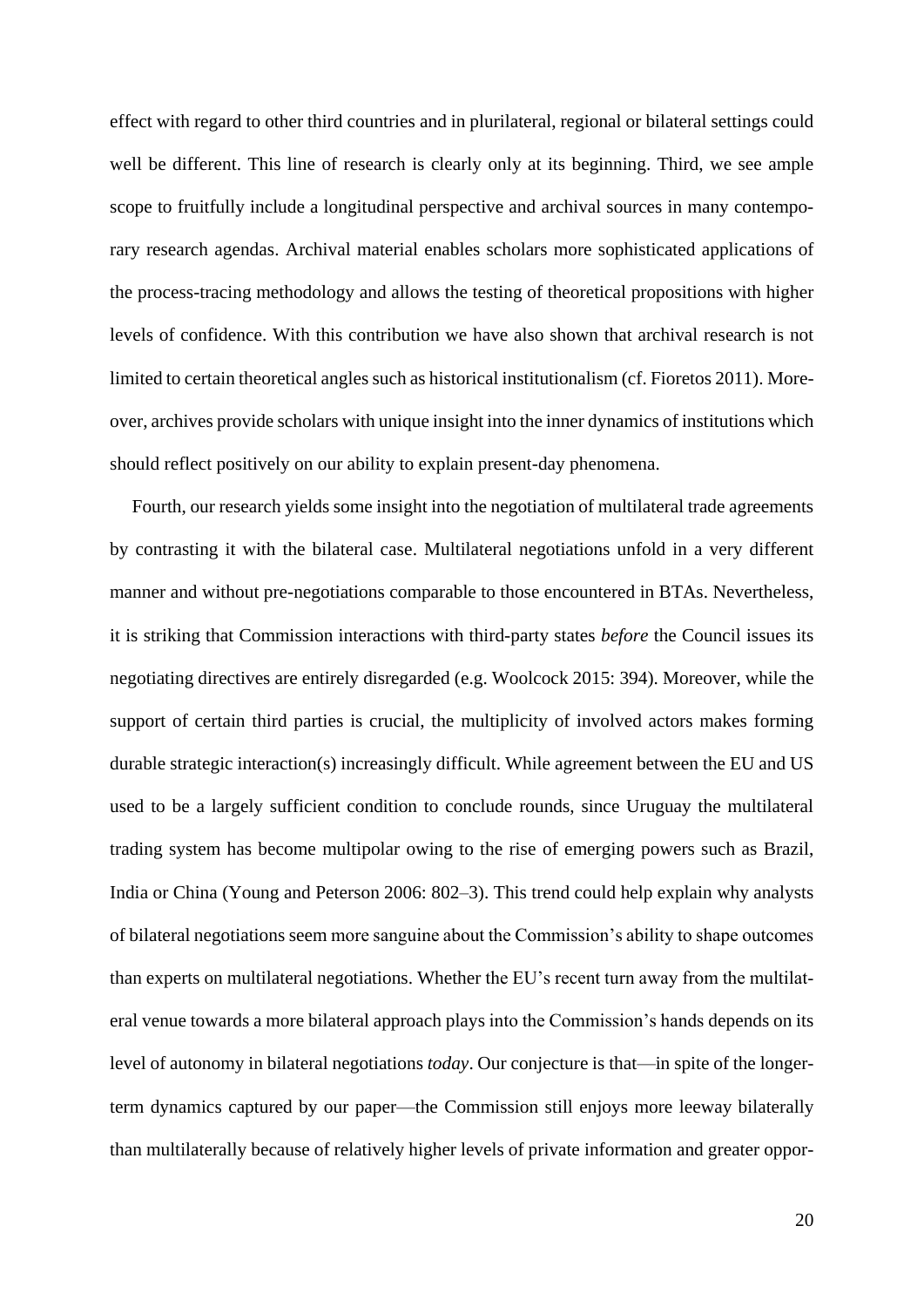tunities for strategic interactions. Generally, scholars should seek to systematically identify differences and similarities of bilateral and multilateral (trade) negotiations from an EU policymaking perspective.

**Biographical note:** Markus Gastinger is research associate at the Chair of International Politics of the Technische Universität Dresden, Germany.

**Address for correspondence:** Markus Gastinger, Department of Political Science, Chair of International Politics, Technische Universität Dresden, 01062 Dresden, Germany. email: Markus.Gastinger@tu-dresden.de

## **ACKNOWLEDGEMENTS**

For comments on earlier drafts of this paper thanks are due to two anonymous referees, Adrienne Héritier, Andreas Dür, Eugénia da Conceição-Heldt, Bart Kerremans, Tom Delreux, Thomas Christiansen, Manfred Elsig, Chad Damro, Marise Cremona, Hubert Zimmerman and André Isidro as well as the participants of the workshop on the 'The EU in International Negotiations' organized by the Robert Schuman Centre for Advanced Studies in Florence in June 2014 and in panel L 307 on 'Principal–Agent Theory and EU External Relations' at the UACES Annual Conference in Leeds 2013. All remaining errors and inconsistencies are my own.

### **NOTES**

<sup>1</sup> When used alone 'Commission' refers to the Commission of the European Union. 'Joint Commission' (JC) refers to the joint EU–India body set up through their bilateral agreements.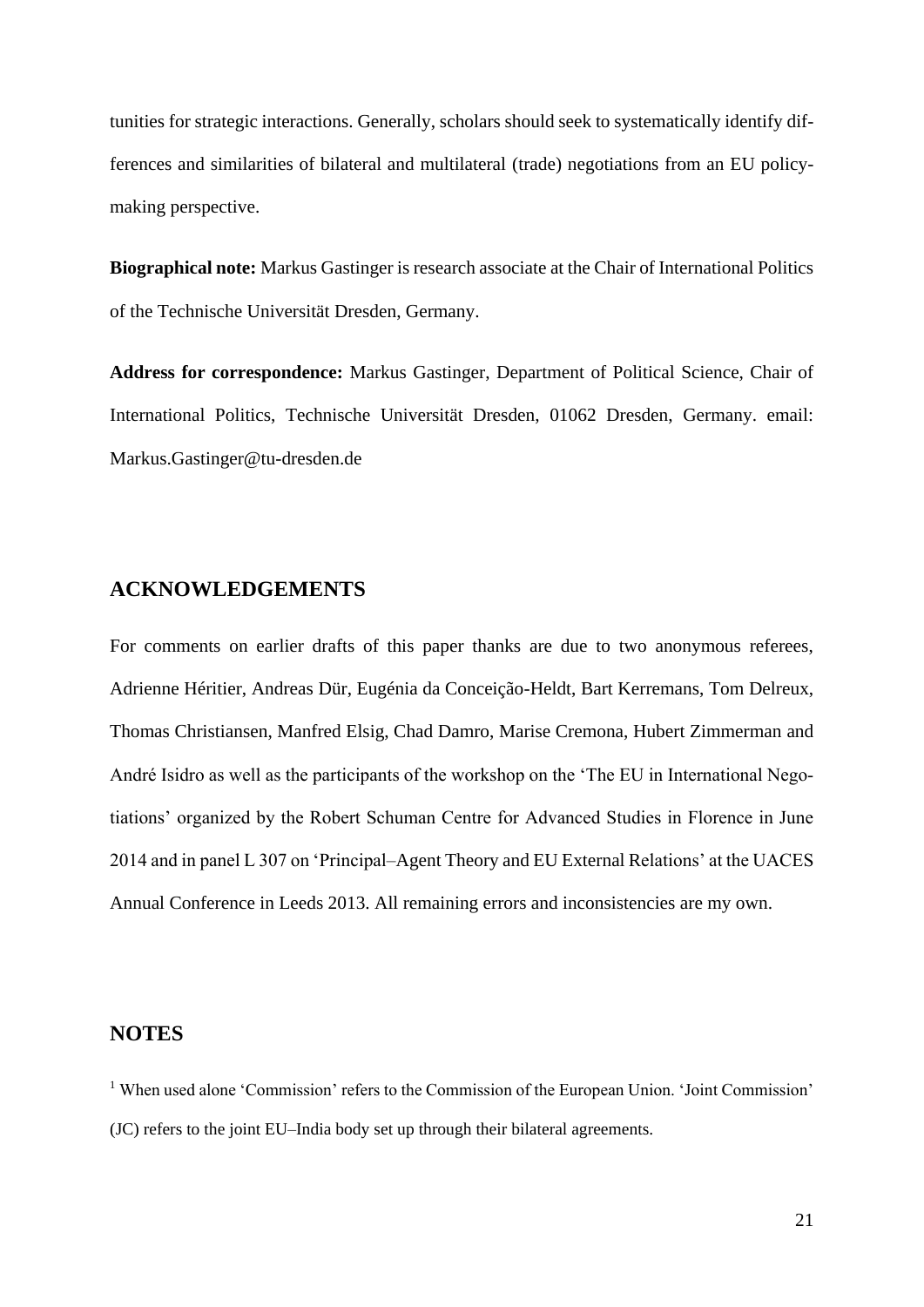<sup>2</sup> The committee is named after Art. 133 TEC and comprises trade experts from the Member States and representatives of the Commission. Before Amsterdam it was known as the '113 Committee', since Lisbon it is the Trade Policy Committee (TPC). For reasons of consistency we refer to it as 133 Committee throughout this paper.

<sup>3</sup> We owe this point to an anonymous referee.

<sup>4</sup> We use 'EU' throughout this section also to refer to its predecessors, such as the European Economic Community (EEC) or the European Communities (EC).

<sup>5</sup> Directorate-General (DG) I, 9 March 1970: 'Note d'information succincte sur l'Inde', HAEC: BAC 3/1978/133, 160–75.

<sup>6</sup> DG XI, 18 March 1970: 'Note à l'attention de Monsieur Wellenstein', HAEC: BAC 48/1984/753, 4– 6.

<sup>7</sup> DG I, 10 March 1971: 'Note à l'attention de Monsieur Dahrendorf', HAEC: BAC 3/1978/880, 20–41.

<sup>8</sup> European Commission, 30 September 1970: *SEC(70) 3475*, ACEU: CM2/1973/1123.

<sup>9</sup> COREPER, 16 October 1970: *Doc. 1914/70*, ACEU: CM2/1973/1123.

<sup>10</sup> European Commission, 23 March 1971: *SA(71) 2325*, HAEC: BAC 3/1978/880, 42–3. European Commission, 7 May 1971: *SEC (71) 1747*. , HAEC: BAC 48/1984/753, 26–36.

<sup>11</sup> European Commission, 22 July 1971: *SEC(71) 2922*, HAEC: BAC 48/1984/753, 106–25.

<sup>12</sup> DG I, 12 April 1973: 'Note à l'attention de Monsieur le Président', HAEC: BAC 3/1978/880, 359– 65.

<sup>13</sup> DG XI, 13 November 1971: 'Note pour la Direction Générale des Relations Exterieur', HAEC: BAC 3/1978/880, 157–79.

<sup>14</sup> European Commission, 18 July 1972: *KOM(72) 888*, ACEU: CM2/1973/1124.

<sup>15</sup> WPTQ, 13 February 1973: *Doc. T/75/73*, ACEU: CM2/1973/1125.

<sup>16</sup> DG XI, 22 November 1972: 'Note à l'attention de Monsieur', HAEC: BAC 48/1984/754, 41–6.

<sup>17</sup> COREPER, 30 March 1973: *Doc. S/420/73*, ACEU: CM2/1973/1125.

<sup>18</sup> 133 Committee, 27 July 1973: *Doc. S/932/73*, ACEU: CM2/1973/1126.

<sup>19</sup> DG I, 13 August 1973: 'Note à l'attention de Monsieur Dubois', HAEC: BAC 48/1984/754, 97–113.

<sup>20</sup> 133 Committee, 16 October 1973: *Doc. S/1098/73*, ACEU: CM2/1973/1126.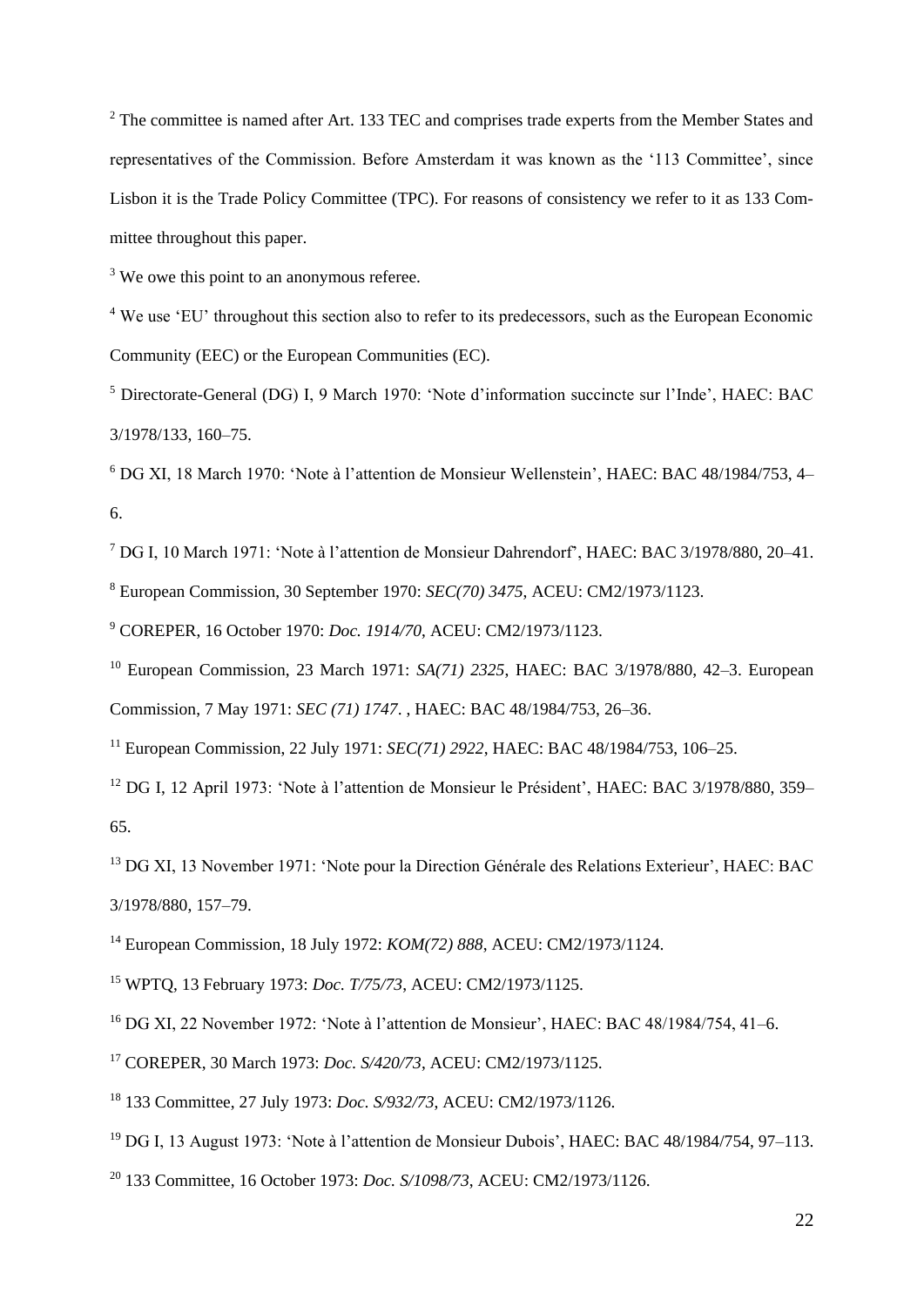<sup>21</sup> See Annexes III and IV of the 'Commercial Cooperation Agreement between the European Economic Community and the Republic of India', *published in OJ L 82 (27.03.1974)*, available at http://eur-lex.europa.eu/legal-content/EN/ALL/?uri=CELEX:21973A1217%2801%29 (accessed February 2015).

<sup>22</sup> European Commission, 18 October 1978: *SEC(78) 4125*, ACEU: Code -1.824.52 (54).

 $23$  DG I, 24 November 1978: 'Exploratory discussions with India', HAEC: BAC 367/1991/76, 214–20.

<sup>24</sup> DG I, 4 December 1978: 'Speaking notes for Mr Caspari', HAEC: BAC 367/1991/76, 200–4.

 $25$  DG I, 8 December 1978: 'Exploratory discussions with India', HAEC: BAC 367/1991/76, 198–9.

<sup>26</sup> DG I, 12 December 1978: 'Speaking notes for Mr Caspari', HAEC: BAC 367/1991/76, 191–4.

<sup>27</sup> DG I, 26 January 1979: 'Speaking notes for Mr Caspari', HAEC: BAC 367/1991/76, 185–7.

<sup>28</sup> This is also some indication that the UK talked with India directly. But the UK, India and the Commission were all remarkably close in their preferences, leading us to conclude that London had no reasons to share its information with the Council and reduce the information asymmetry. In the case of the CCA, the pre-negotiations were largely conducted in the period *before* the UK had entered the common market.

<sup>29</sup> WPTQ, 29 May 1979: *Doc. 7191/79*, ACEU: Code -1.824.52 (54).

<sup>30</sup> COREPER, 18 April 1980: *Doc. 6478/80*, ACEU: Code -1.824.52 (54).

<sup>31</sup> DG I, 11 September 1980: 'Substantial differences between the Indian draft and our approach for a new Agreement', HAEC: BAC 367/1991/77, 124–33.

<sup>32</sup> 133 Committee, 1 July 1980: *Doc. 8354/80*, HAEC: BAC 367/1991/77.

<sup>33</sup> DG III, 21 October 1980: 'EEC/India Agreement Negotiations', HAEC: BAC 367/1991/77, 106–8. <sup>34</sup> DG I, 7 November 1980: 'Note for the file', HAEC: BAC 367/1991/78, 314.

<sup>35</sup> DG I, 13 April 1981: 'Note for the attention of Sir Roy Denman', HAEC: BAC 367/1991/78, 203–4. <sup>36</sup> See Art. 10 (d) of the 'Agreement for commercial and economic cooperation between the European Economic Community and India', *published in OJ L 328 (16.11.1981)*, available at http://eur-lex.europa.eu/legal-content/EN/ALL/?uri=CELEX:21981A0623%2801%29 (accessed February 2015).

<sup>37</sup> European Report, 1 November 1991: 'Andriessen pays an official visit'. *Agence Europe*, 4 November 1991: EC/India.

<sup>38</sup> *Agence Europe*, 14 November 1991: EC/India.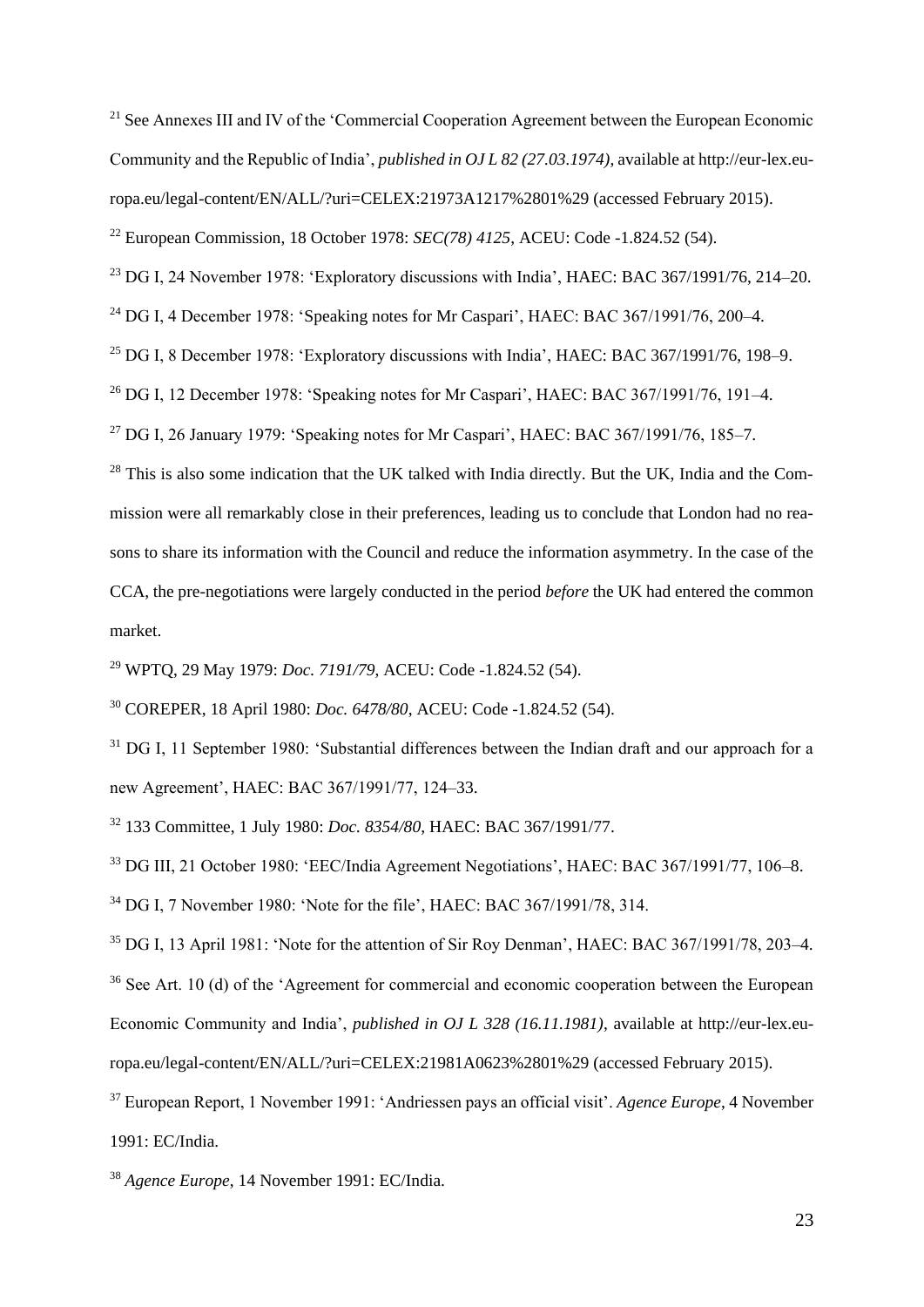European Report, 23 November 1991: 'Joint Committee boosts cooperation'.

European Report, 7 March 1992: 'Matutes and EEC Troika pay a visit'.

<sup>41</sup> Inter Press Service, 28 February 1992: 'European delegation to discuss trade and human rights'.

*Agence Europe*, 20 December 1993: EU/India.

*Agence Europe*, 6 April 1995: EU/India. European Commission, June 1995: *Bulletin of the European* 

*Union, No. 4*, Luxembourg: Publications Office, p. 69.

European Report, 15 October 1994: 'Joint Commission plans trade and aid strategy for 1994–2000'.

*Agence Europe*, 9 December 1996: EU/India.

*Agence Europe*, 20 January 1999: EU/India.

*Agence Europe*, 8 September 1997: EU/India.

*Agence Europe*, 30 June 2000: EU/India.

*Agence Europe*, 13 October 2004: EU/India.

*Agence Europe*, 8 September 2005: EU/India.

<sup>51</sup> Indian Department of Commerce, 26 October 2005: 'High Level India-EU Trade Group to meet shortly', available at http://commerce.nic.in/PressRelease/pressrelease\_detail.asp?id=1081 (accessed February 2015).

*Agence France Presse*, 13 February 2006: 'India, EU begin two days of trade talks in New Delhi'.

 European Commission, 16 September 2013: *Gestdem 2013-4334* [document access request], received per e-mail.

*Agence Europe*, 2 December 2006: EU/Trade.

*Agence Europe*, 24 April 2007: EU/Trade.

*Agence Europe*, 29 June 2007: EU/India/Trade.

<sup>&</sup>lt;sup>54</sup> HLTG, 13 October 2006: 'Report of the EU-India High Level Trade Group to The EU-India Summit', available at http://trade.ec.europa.eu/doclib/html/130306.htm (accessed February 2015).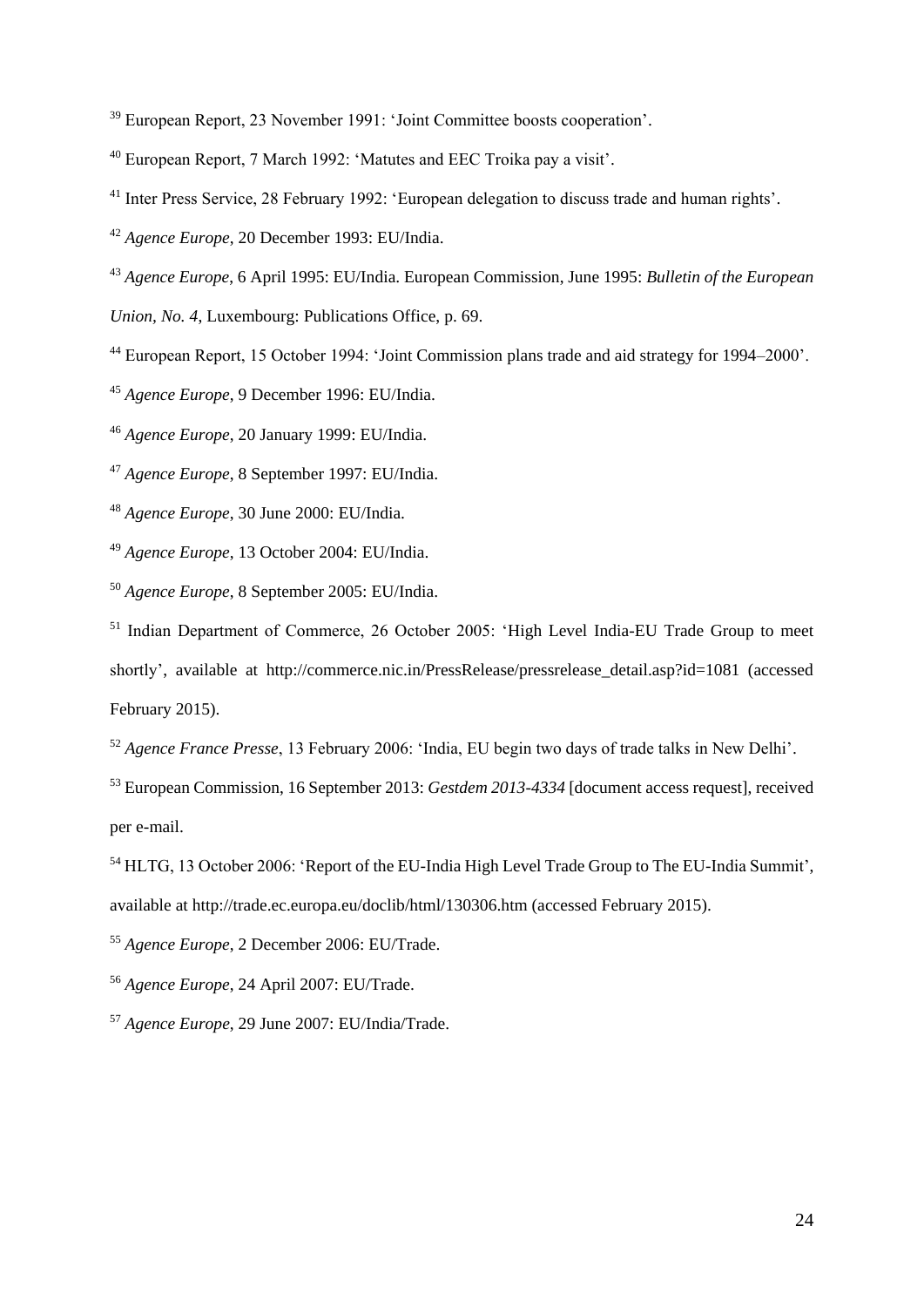#### **REFERENCES**

- Aggarwal, V. K. and Fogarty, E. A. (2004) 'Explaining trends in EU interregionalism', in V. K. Aggarwal and E. A. Fogarty (eds). *EU trade strategies: between regionalism and globalism*. Basingstoke: Palgrave Macmillan, pp. 207–239.
- Ballmann, A., Epstein, D. and O'Halloran, S. (2002) 'Delegation, Comitology, and the Separation of Powers in the European Union', *International Organization* 56(3): 551–574.
- Blom-Hansen, J. (2008) 'The origins of the EU comitology system: a case of informal agendasetting by the Commission', *Journal of European Public Policy* 15(2): 208–226.
- Conceição, E. (2010) 'Who controls whom? Dynamics of power delegation and agency losses in EU trade politics', *Journal of Common Market Studies* 48(4): 1107–1126.
- Conceição-Heldt, E. (2011) 'Variation in EU member states' preferences and the Commission's discretion in the Doha Round', *Journal of European Public Policy* 18(3): 403–419.
- Conceição-Heldt, E. (2013) 'Do agents "run amok"? A comparison of agency slack in the EU and US trade policy in the Doha Round', *Journal of Comparative Policy Analysis: Research and Practice* 15(1): 21–36.
- Cooley, A. and Spruyt, H. (2009) *Contracting states: sovereign transfers in international relations*, Princeton: Princeton University Press.
- Damro, C. (2007) 'EU delegation and agency in international trade negotiations: a cautionary comparison', *Journal of Common Market Studies* 45(4): 883–903.
- De Bièvre, D. and Dür, A. (2005) 'Constituency interests and delegation in European and American trade policy', *Comparative Political Studies* 38(10): 1271–1296.
- Delreux, T. and Kerremans, B. (2010) 'How agents weaken their principals' incentives to control: the case of EU negotiators and EU Member States in multilateral negotiations', *Journal of European Integration* 32(4): 357–374.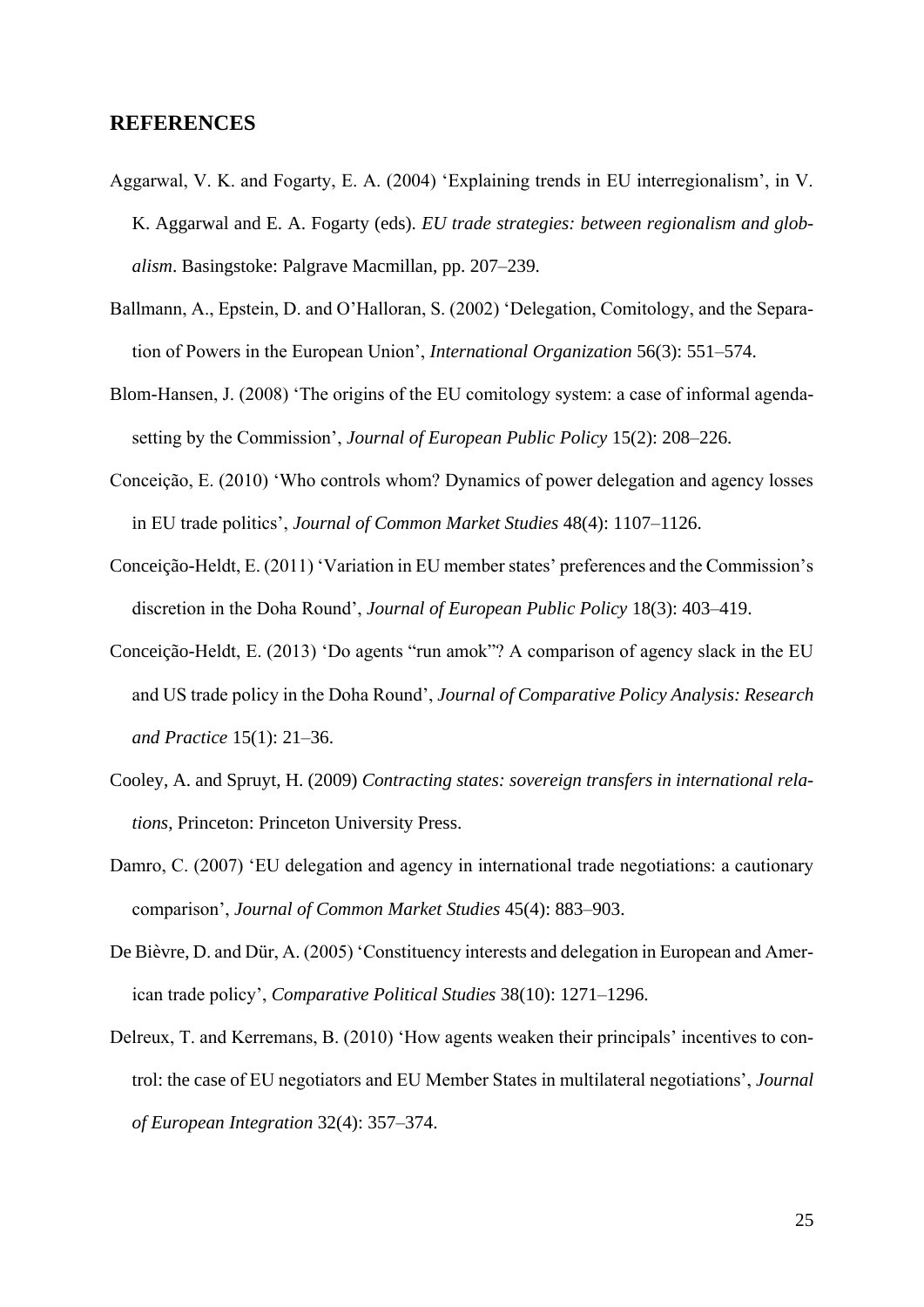- Dür, A. (2007) 'EU trade policy as protection for exporters: the agreements with Mexico and Chile', *Journal of Common Market Studies* 45(4): 833–855.
- Dür, A. and Elsig, M. (2011) 'Principals, agents, and the European Union's foreign economic policies', *Journal of European Public Policy* 18(3): 323–338.
- Elgström, O. and Larsén, M. (2010) 'Free to trade? Commission autonomy in the Economic Partnership Agreement negotiations', *Journal of European Public Policy* 17(2): 205–223.
- Elsig, M. (2007) 'The EU's choice of regulatory venues for trade negotiations: a tale of agency power?', *Journal of Common Market Studies* 45(4): 927–948.
- Elsig, M. and Dupont, C. (2012) 'European Union meets South Korea: bureaucratic interests, exporter discrimination and the negotiations of trade agreements', *Journal of Common Market Studies* 50(3): 492–507.
- Fioretos, O. (2011) 'Historical institutionalism in international relations', *International Organization* 65(2): 367–399.
- Franchino, F. (2000) 'The Commission's executive discretion, information and comitology', *Journal of Theoretical Politics* 12(2): 155–181.
- Franchino, F. (2004) 'Delegating powers in the European Community', *British Journal of Political Science* 34(2): 269–293.
- George, A. L. and Bennett, A. (2005) *Case studies and theory development in the social sciences*, Cambridge: MIT Press.
- Hawkins, D. G. and Jacoby, W. (2006) 'How agents matter', in D. G. Hawkins, D. A. Lake, D. L. Nielson, and M. J. Tierney (eds). *Delegation and agency in international organizations*. Cambridge: Cambridge University Press, pp. 199–228.
- Héritier, A. (2012) 'Institutional change in Europe: co-decision and comitology transformed', *Journal of Common Market Studies* 50: 38–54.
- Héritier, A. and Moury, C. (2011) 'Contested delegation: the impact of co-decision on comitology', *West European Politics* 34(1): 145–166.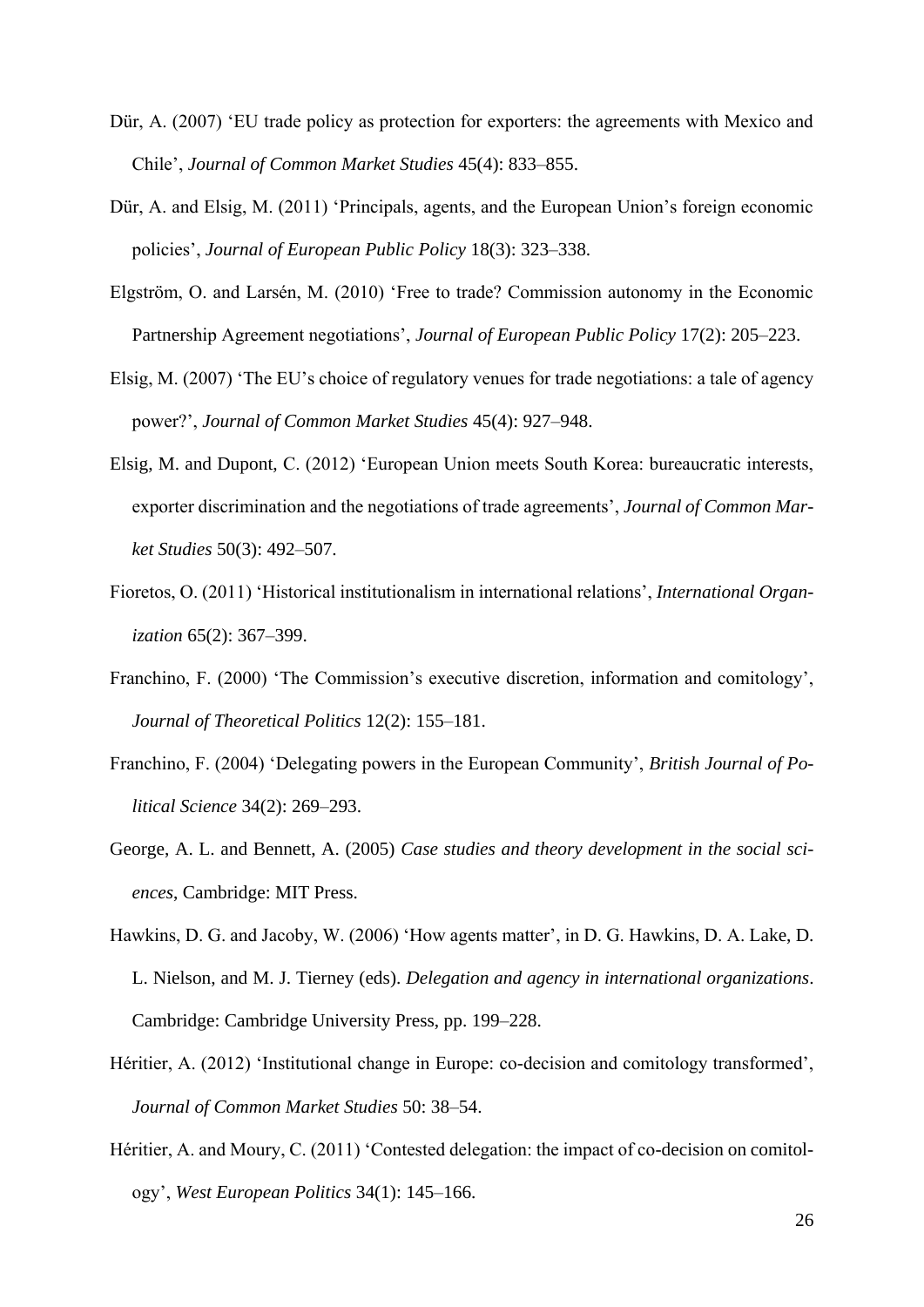- Johnson, M. (1998) *European Community trade policy and the Article 113 Commitee*, London: The Royal Institute of International Affairs.
- Kassim, H. and Menon, A. (2003) 'The principal-agent approach and the study of the European Union: promise unfulfilled?', *Journal of European Public Policy* 10(1): 121–139.
- Kerremans, B. (2004) 'Principal (s) versus agent: an analysis of the impact of member states' control on the Commission's behaviour as trade policy entrepreneur in WTO negotiations', *IIEB working papers* 3.
- Keukeleire, S. and Hooijmaaijers, B. (2014) 'The BRICS and other emerging power alliances and multilateral organizations in the Asia-Pacific and the Global South: challenges for the European Union and its view on multilateralism', *Journal of Common Market Studies* 52(3): 582–599.
- Kiewiet, R. D. and McCubbins, M. D. (1991) *The logic of delegation: congressional parties and the appropriations process*, Chicago: University of Chicago Press.
- Koremenos, B., Lipson, C. and Snidal, D. (2001) 'The rational design of international institutions', *International Organization* 55(4): 761–799.
- Kostanyan, H. and Orbie, J. (2013) 'The EEAS' discretionary power within the Eastern Partnership: in search of the highest possible denominator', *Southeast European and Black Sea Studies* 13(1): 47–65.
- Larsén, M. (2007) 'Trade negotiations between the EU and South Africa: a three-level game', *Journal of Common Market Studies* 45(4): 857–881.
- McCubbins, M. D., Noll, R. G. and Weingast, B. R. (1987) 'Administrative procedures as instruments of political control', *Journal of Law, Economics, & Organization* 3(2): 243–277.
- McCubbins, M. D. and Schwartz, T. (1984) 'Congressional oversight overlooked: police patrols versus fire alarms', *American Journal of Political Science* 28(1): 165–179.
- Meunier, S. (2000) 'What single voice? European institutions and EU–U.S. trade negotiations', *International Organization* 54(01): 103–135.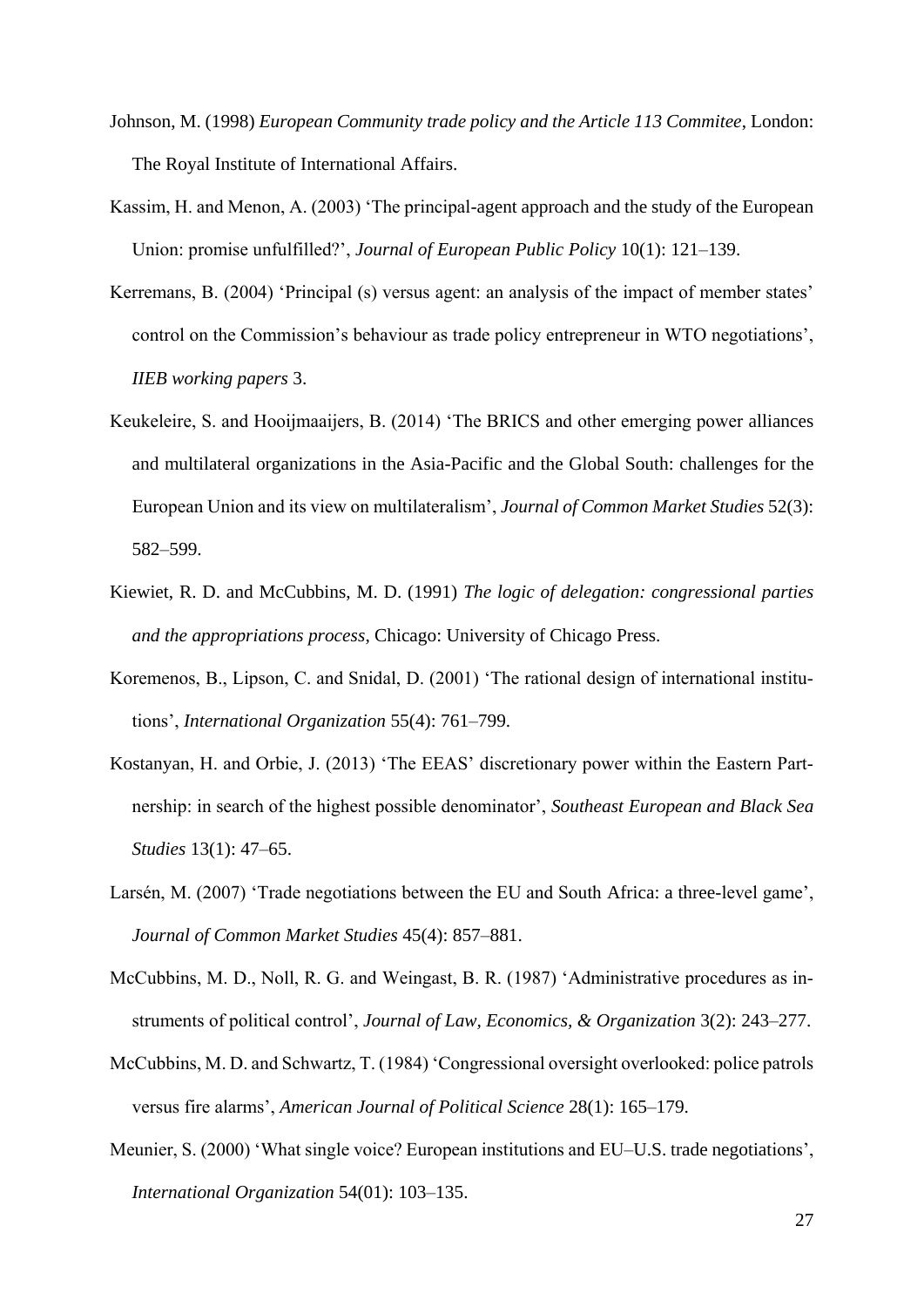- Meunier, S. (2005) *Trading voices: the European Union in international commercial negotiations*, Princeton: Princeton University Press.
- Meunier, S. and Nicolaïdis, K. (1999) 'Who speaks for Europe? The delegation of trade authority in the EU', *Journal of Common Market Studies* 37(3): 477–501.
- Milner, H. V. (1997) *Interests, institutions, and information: domestic politics and international relations*, Princeton: Princeton University Press.
- Nicolaïdis, K. (1999) 'Minimizing agency costs in two-level games: lessons from the trade authority controversies in the United States and the European Union', in R. H. Mnookin, L. Susskind, and P. C. Foster (eds). *Negotiating on behalf of others: advice to lawyers, business executives, sports agents, diplomats, politicians, and everybody else*. Thousand Oaks: SAGE, pp. 87–126.
- Nicolaïdis, K. and Meunier, S. (2002) 'Revisiting trade competence in the European Union: Amsterdam, Nice, and beyond', in M. Hösli, A. M. A. van Deemen, and M. Widgrén (eds). *Institutional challenges in the European Union*. London: Routledge.
- Nielson, D. L. and Tierney, M. J. (2003) 'Delegation to international organizations: agency theory and World Bank environmental reform', *International Organization* 57(2): 241–276.
- Niemann, A. (2004) 'Between communicative action and strategic action: the Article 113 Committee and the negotiations on the WTO Basic Telecommunications Services Agreement', *Journal of European Public Policy* 11(3): 379–407.
- Peers, S. (1998) 'Case C-268/94, Portugal v. Council, (development policy), [1996] ECR 1- 6177 (Full Court)', *Common Market Law Review* 35(2): 539–555.
- Pollack, M. A. (2003) *The engines of European integration: delegation, agency, and agenda setting in the EU*, Oxford: Oxford University Press.
- Ripoll Servent, A. (2014) 'The role of the European Parliament in international negotiations after Lisbon', *Journal of European Public Policy* 21(4): 568–586.